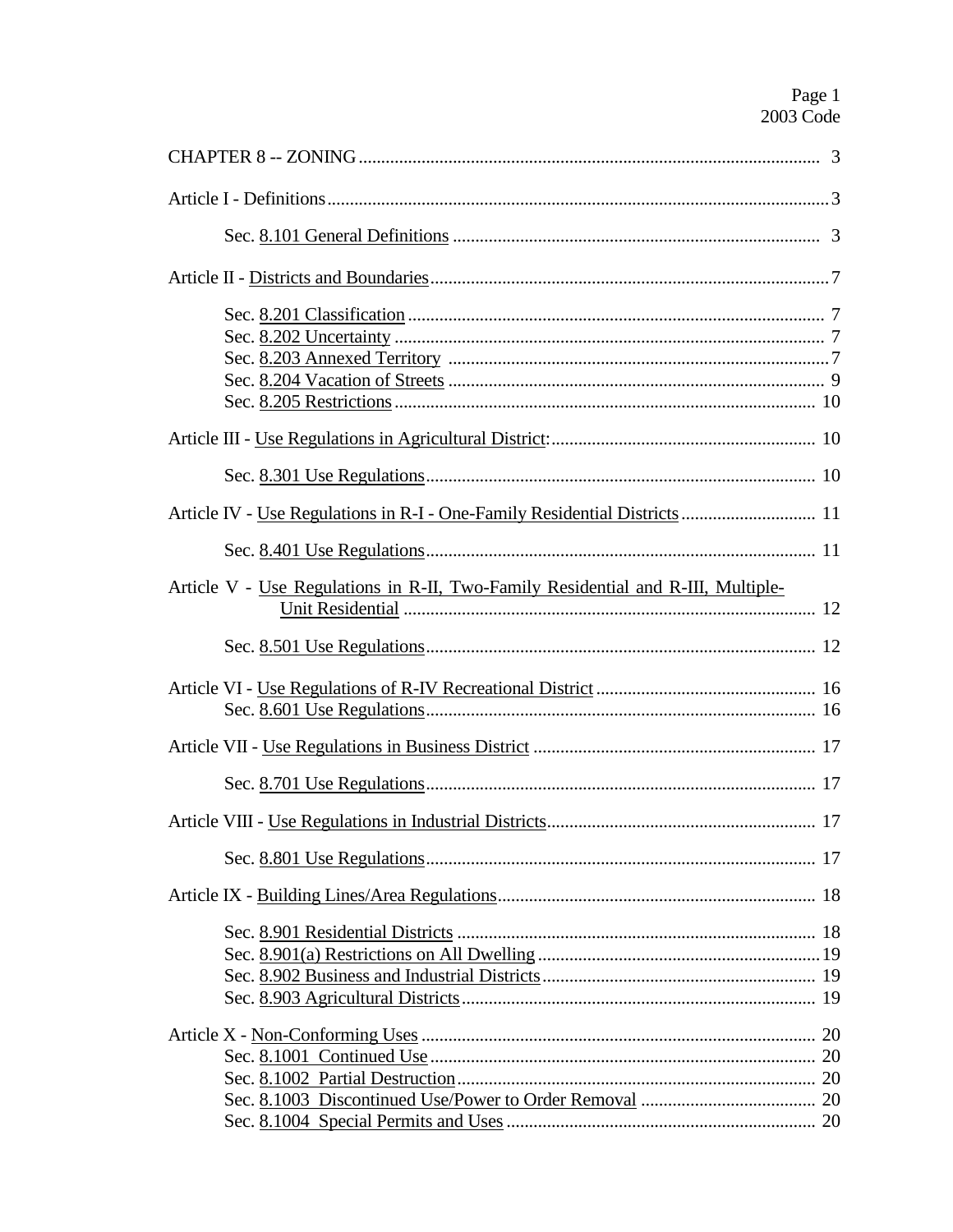| Article XII - House Trailers, Mobile Homes, Manufactured Homes, |  |
|-----------------------------------------------------------------|--|
|                                                                 |  |
|                                                                 |  |
|                                                                 |  |
|                                                                 |  |
|                                                                 |  |
|                                                                 |  |
|                                                                 |  |
|                                                                 |  |
|                                                                 |  |
|                                                                 |  |
|                                                                 |  |
|                                                                 |  |
|                                                                 |  |
|                                                                 |  |
|                                                                 |  |
|                                                                 |  |
|                                                                 |  |
|                                                                 |  |
|                                                                 |  |
|                                                                 |  |
|                                                                 |  |
|                                                                 |  |
|                                                                 |  |
|                                                                 |  |
|                                                                 |  |
|                                                                 |  |
|                                                                 |  |
|                                                                 |  |
|                                                                 |  |
|                                                                 |  |
|                                                                 |  |
|                                                                 |  |
|                                                                 |  |
|                                                                 |  |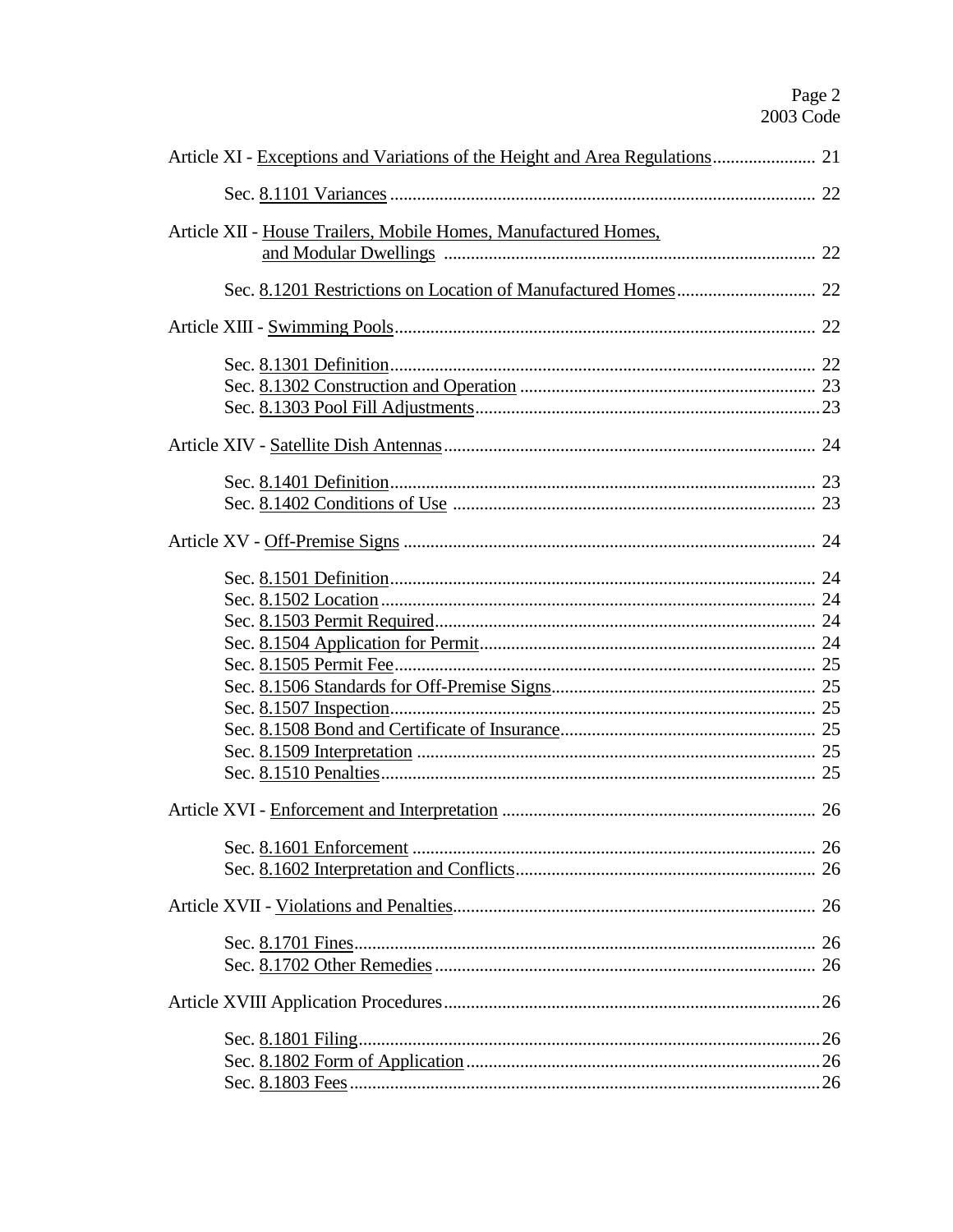CHAPTER 8 -- ZONING

Article I - Definitions

**Sec. 8.101 General Definitions**: For the purpose of this Chapter, terms and words used herein shall be interpreted or defined as follows:

Words used in the present tense include the future tense. The singular number includes the plural. The word "person" includes a corporation as well as an individual. The word "building" shall include the word structure. The word "shall" is always mandatory and not directional.

1. Accessory Building: A building whose use is clearly incidental to that of the main building on the same lot.

2. Alley: A public or private thoroughfare which affords only a secondary means of access to the property.

3. Apartment: A room or suite of rooms in a multiple or two-family dwelling, or where more than one unit is established above non-residential uses, intended or designed for use as a residence by a single family.

4. Apartment House: See Dwelling, Multiple.

5. Basement: A story having more than one-half (l/2) of its height below grade. A basement shall not be counted as a story for the purpose of height regulation.

6. Boarding House: A building other than a hotel where, for compensation, meals, and lodging, are provided for three (3) but not more than twelve (12) persons.

7. Building: Any structure designed or intended for the support, enclosure, shelter, or protection of persons, animals, or property.

8. Building, Front Line: The line of the portion of the building nearest the front line of the lot.

9. Building, Height of: The vertical distance from the grade to the highest point.

10. Business: To engage in the purchase, sale, or exchange of goods, or services; and the maintenance or operation of offices.

11. Coverage: That percentage of the plot or lot area covered by the building.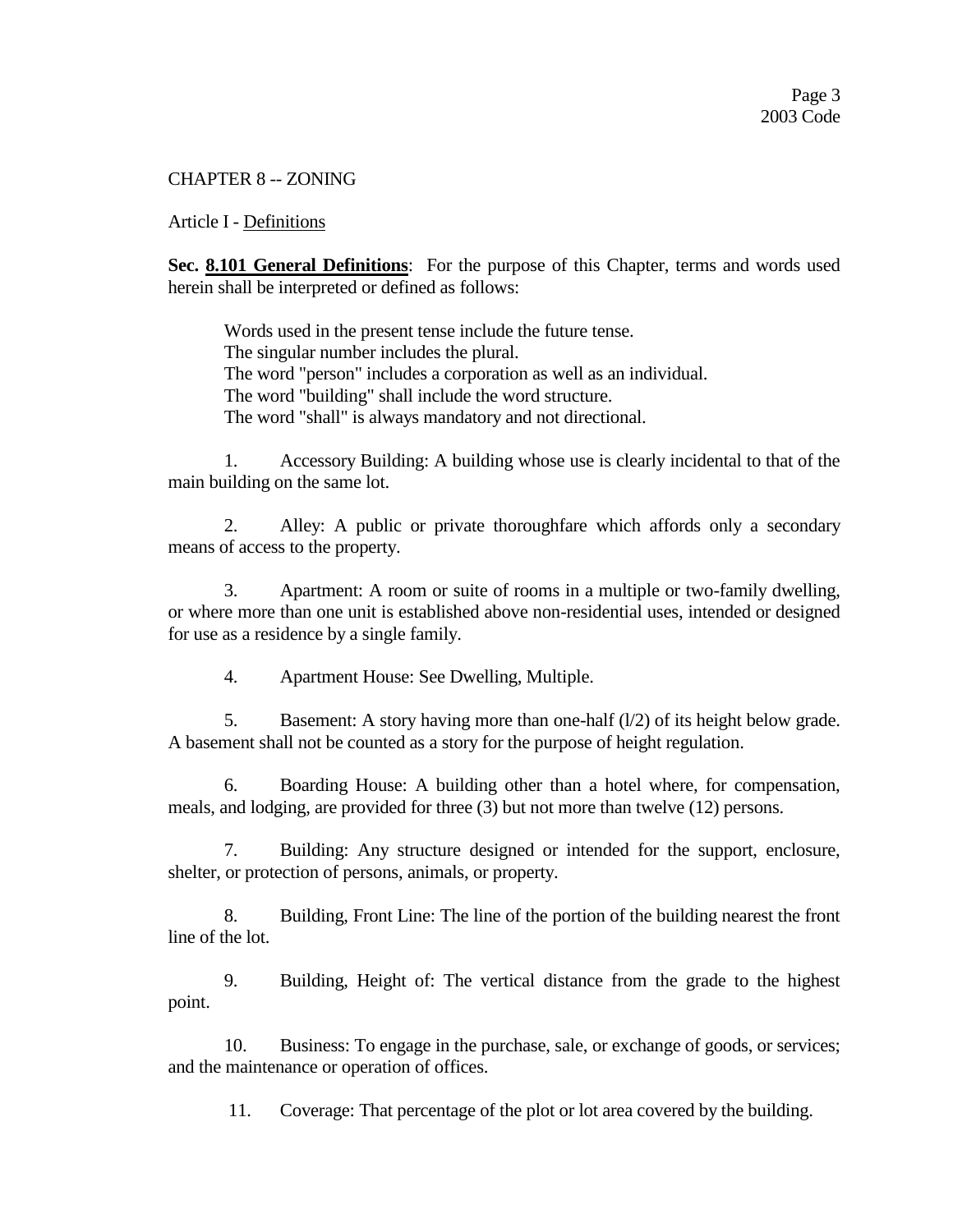12. District: A section or sections of the Village for which the regulations governing the use of buildings and premises, the height of buildings, the size of yards, and density of use are uniform.

13. Dwellings: Any building or portion thereof, but not a trailer, which is designed and used exclusively for residential purposes.

14. Dwelling District: Every district specified in this Chapter, except the "B" Business & Commercial District, "I" Industrial District, and "A" Agricultural District is designated as a Dwelling District.

15. Dwelling, Single-Family: A building designed for or occupied by one family.

16. Dwelling, Two-Family: A building designed for or occupied by two families.

17. Dwelling, Multiple: A building designed for or occupied by more than two families.

18. Family: One or more persons occupying a premises and living as a single housekeeping unit, whether related to each other by birth, adoption or marriage, but no unrelated group shall consist of more than three (3) persons, as distinguished from a group occupying a boarding house or hotel, as herein defined.

19. Farm: An area which is used for the growing of farm products such as vegetables, fruit, trees, and grain, and their storage on the area, as well as for raising farm animals for the use or consumption of the person or persons operating the farm.

20. Frontage: All property on one side of a street between two intersecting streets, crossing or terminating.

21. Garage: A building designed or used to house vehicles and used for storage.

22. Gas Station/Convenience Store: Any building or premises used for the dispensing, sale, or offering for sale at retail of any automobile fuels, oils, and other convenience items.

23. Grade: An imaginary plane representing the ground elevation at a structure. Grade shall be determined by the average ground elevation of the perimeter around the structure.

24. Home Occupation: Any occupation or profession carried on by a member of the immediate family, residing on the premises, in connection with which there is a sign other than a name plate not more than one (l) square foot in area, except as provided in Articles 3 and 4, or no display that will indicate from the exterior that the building is being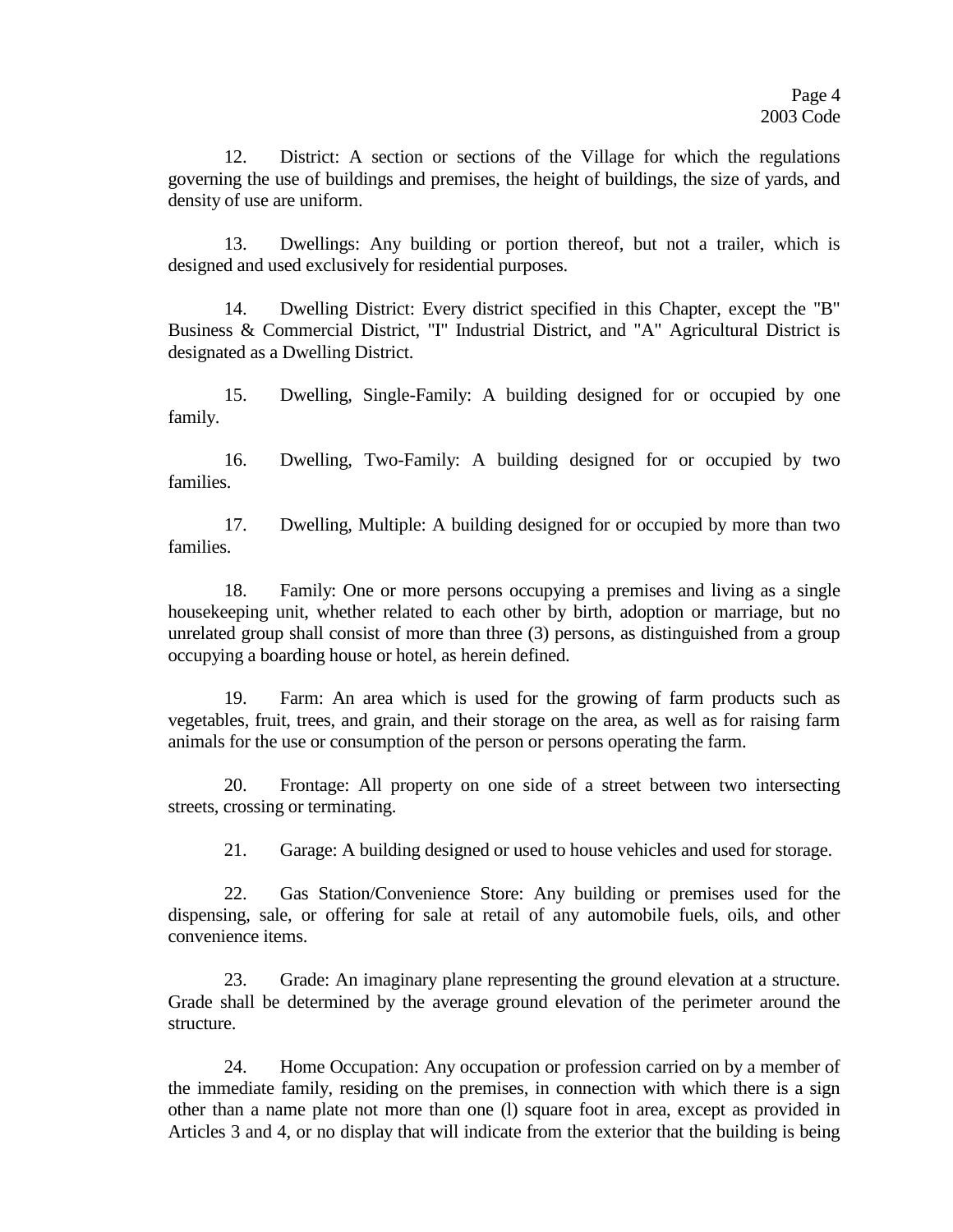utilized in whole or in part for any purpose other than that of a dwelling.

25. Hotel/Motel: A building in which lodging is provided and offered to the public for compensation and which is open to transient guests, in contrast to a boarding house.

26. Institution: A building occupied by a non-profit corporation or organization for public use.

27. Lots: A parcel of land occupied or intended for occupancy permitted in this Chapter, the open spaces and parking spaces required by this Chapter, and having its principal frontage upon a street or private drive.

28. Lot, Corner: A lot abutting upon two (2) or more streets at their intersection.

- 29. Lot, Depth of: The mean distance between the front and rear lot lines.
- 30. Lot, Through: A lot having a frontage on two (2) non-intersecting streets.

31. Lot of Record: A lot which is a part of a subdivision, the map of which has been recorded in the office of the recorder of deeds, or a parcel of land, the deed to which was recorded in the office of the recorder of deeds.

32. Manufactured Home: A structure, transportable in one or more sections, which, in the traveling mode, is eight body feet or more in width or forty body feet or more in length, or when erected on site, is 320 or more square feet, and which is built on a permanent chassis and designed to be used as a dwelling with or without a permanent foundation when connected to the required utilities, and includes the plumbing, heating, air conditioning and electrical systems contained. This definition shall include housing units otherwise referred to as house trailers, trailer coaches or mobile homes.

33. Manufacturing or Industry: Any use in which the major activity is the treatment, processing, rebuilding, repairing or wholesale storage of material, products or items, and where the finished product is not acquired by the ultimate user on the premises, as distinguished from a retail use where the treatment, processing, repairing or storage is secondary to the sale, exchange or repairing of materials or products on the premises.

34. Modular Dwelling: A building assembly or system of building subassemblies, designed for habitation as a dwelling for one or more persons, including the necessary electrical, plumbing, heating, ventilating and other service systems, which is of closed or open construction and which is made or assembled by a manufacturer, on or off the building site, for installation, or assembly and installation on the building site with a permanent foundation.

35. Non-Conforming Use: Any building or land lawfully occupied by the use at the time of passage of the original Zoning Chapter or any amendment thereto, which does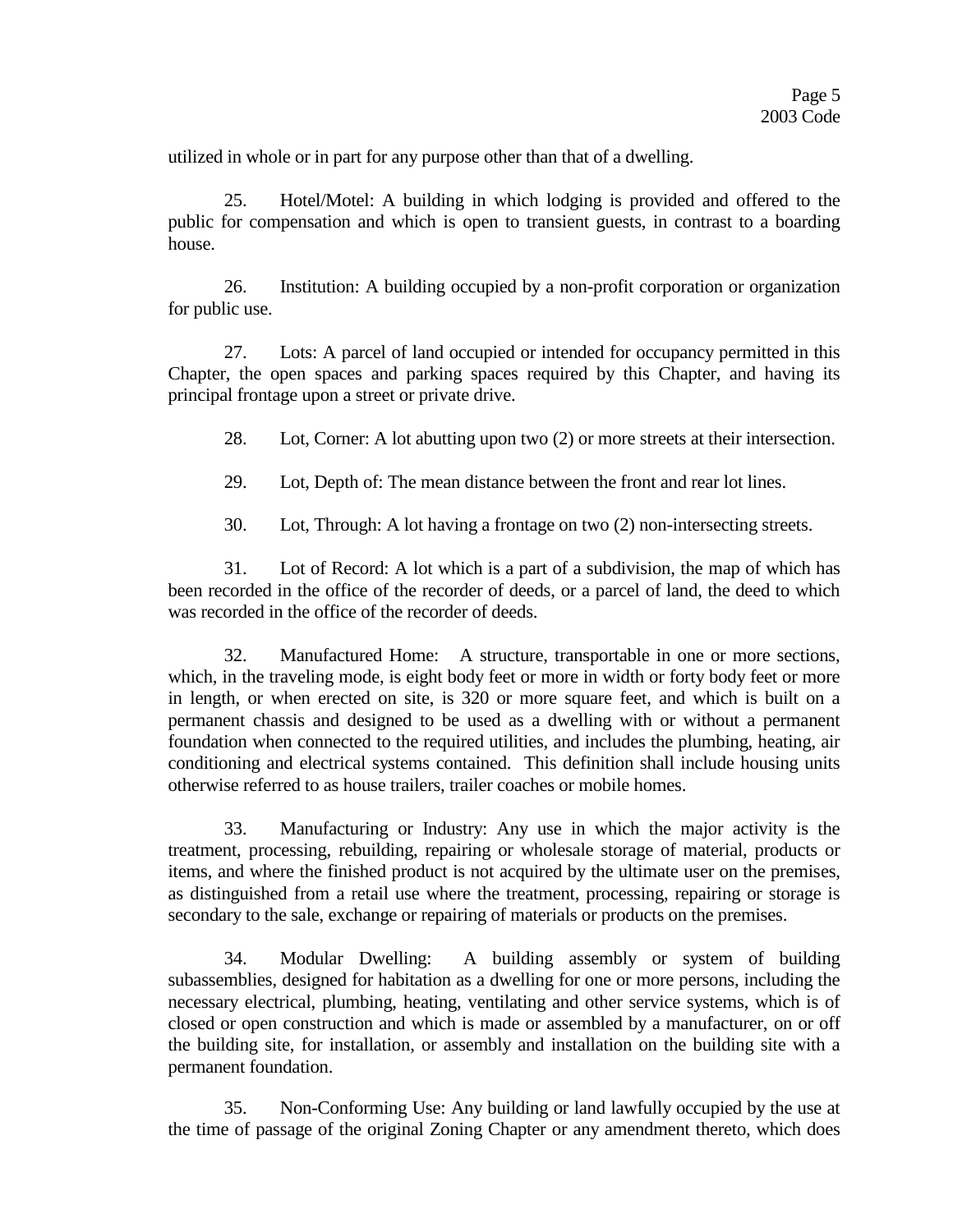not conform after the passage of the Zoning Chapter or amendment thereto with the use regulations of the district in which it is located.

36. Parking Space: A durable surfaced area, enclosed in the main building, in an accessory building, or unenclosed, and if the space is unenclosed comprising an area of not less than one hundred forty (140) square feet, exclusive of a durable surfaced driveway connecting the parking space with a street or alley and permitting satisfactory ingress and egress of an automobile.

37. Service Establishments: Shops wherein the major activities are the repair and maintenance of any property.

38. Stable: A building accommodating one (1) or more animals.

39. Street: All property dedicated or intended for public street, highway, or roadway purposes or subject to easements.

40. Story: That portion of a building, other than a basement included between the surface of any floor and the surface of the floor above it, or if there is no floor above it, then the space between the floor and the ceiling.

41. Street Line: A dividing line between a lot, tract or parcel of land and a contiguous street.

42. Structure: Anything constructed or erected, use of which requires permanent location on the ground or attached to something having a permanent location on the ground, including, advertising signs, billboards and back stops.

43. Structural Alterations: Any change in the supporting members of a building, such as bearing walls or partitions, columns, beams or girders, or any substantial change in the roof or in the exterior walls.

44. Tourist or Trailer Camp: An area designed or intended to be used as temporary living facilities for two (2) or more families, and intended primarily for automobile transients or providing spaces where two (2) or more tents or auto-trailers can be parked.

45. Yard: An open space on the same lot with a building, occupied and unobstructed by any portion of a structure. In measuring a yard for the purpose of determining the width of a side yard, or the depth of a rear yard, the distance between the lot line and main building shall be used; including overhangs and porches or decks.

46. Yard, Front: A yard extending across the front of a lot between the side yard lines, and being the minimum horizontal distance between the street line and the front line of the main building.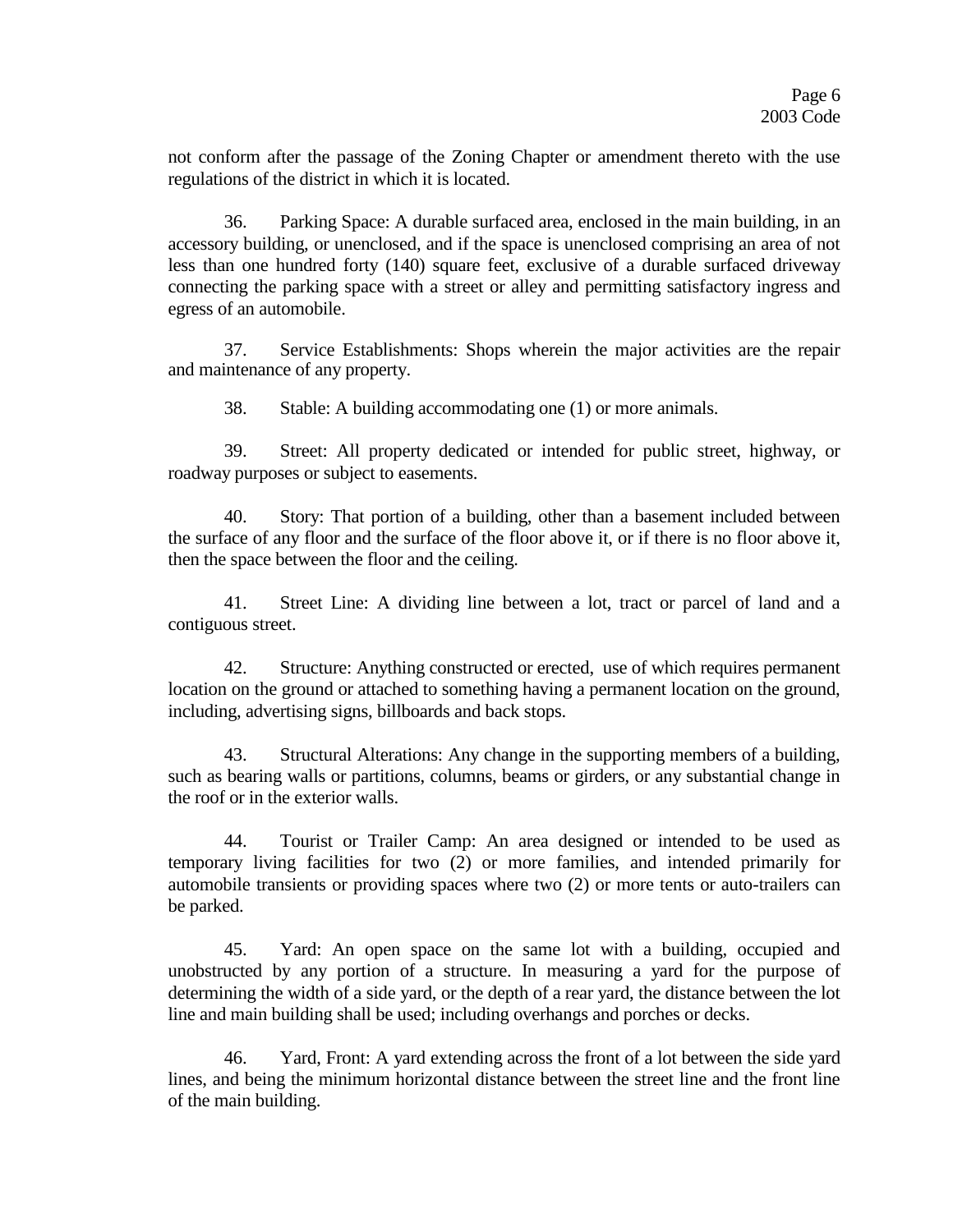47. Yard, Rear: A yard extending across the rear of a lot, measured between the side lot lines, and being the distance between the rear lot line and the main building; including overhangs, porches or decks.

48. Yard, Side: A yard extending from the front lot line to the rear lot line and measured between the main building and side lot line; including overhangs, porches or decks.

# Article II - Districts and Boundaries

**Sec. 8.201 Classification**: In order to classify, regulate and restrict the locations of trades, industries, and the location of buildings designed for specific uses, to regulate and limit the height and bulk of building hereafter erected or structurally altered, to regulate and determine the density of use of the lot areas, and to regulate and determine the areas of yards, courts and other open spaces within and surrounding such buildings. The Village is hereby divided into districts, of which there are seven (7) in number, known as:

| <b>Agricultural District</b>                    |
|-------------------------------------------------|
| Residential District (one family residential)   |
| Residential District (two family residential)   |
| Residential District (multi-family residential) |
| <b>Recreational District</b>                    |
| Business & Commercial District                  |
| <b>Industrial District</b>                      |
|                                                 |

**Sec. 8.202 Uncertainty**: Where uncertainty may exist with respect to the boundaries of the various districts as shown on the zoning map and made a part of this Ordinance, the following rules apply:

(a) The district boundaries are either streets or alleys unless otherwise shown.

(b) Where district boundaries are not otherwise indicated, and where the property has been or may be divided into blocks and lots, the district boundaries shall be construed to be the lot lines.

(c) In unsubdivided property the district boundary lines shall be determined by use of the scale appearing on the map.

(d) The zoning map and all notations, references and other information shown are a part of this ordinance and have the same force and effect as if the Zoning Map and all the notation references and other information shown were all fully set forth or described.

# **Sec. 8.203 Annexed Territory: (Ord. 04-10; 5/20/04) Voluntary Annexation Process**

Persons seeking to commence the process of voluntary annexation should promptly consult an attorney with experience in this field. State law requires that certain steps are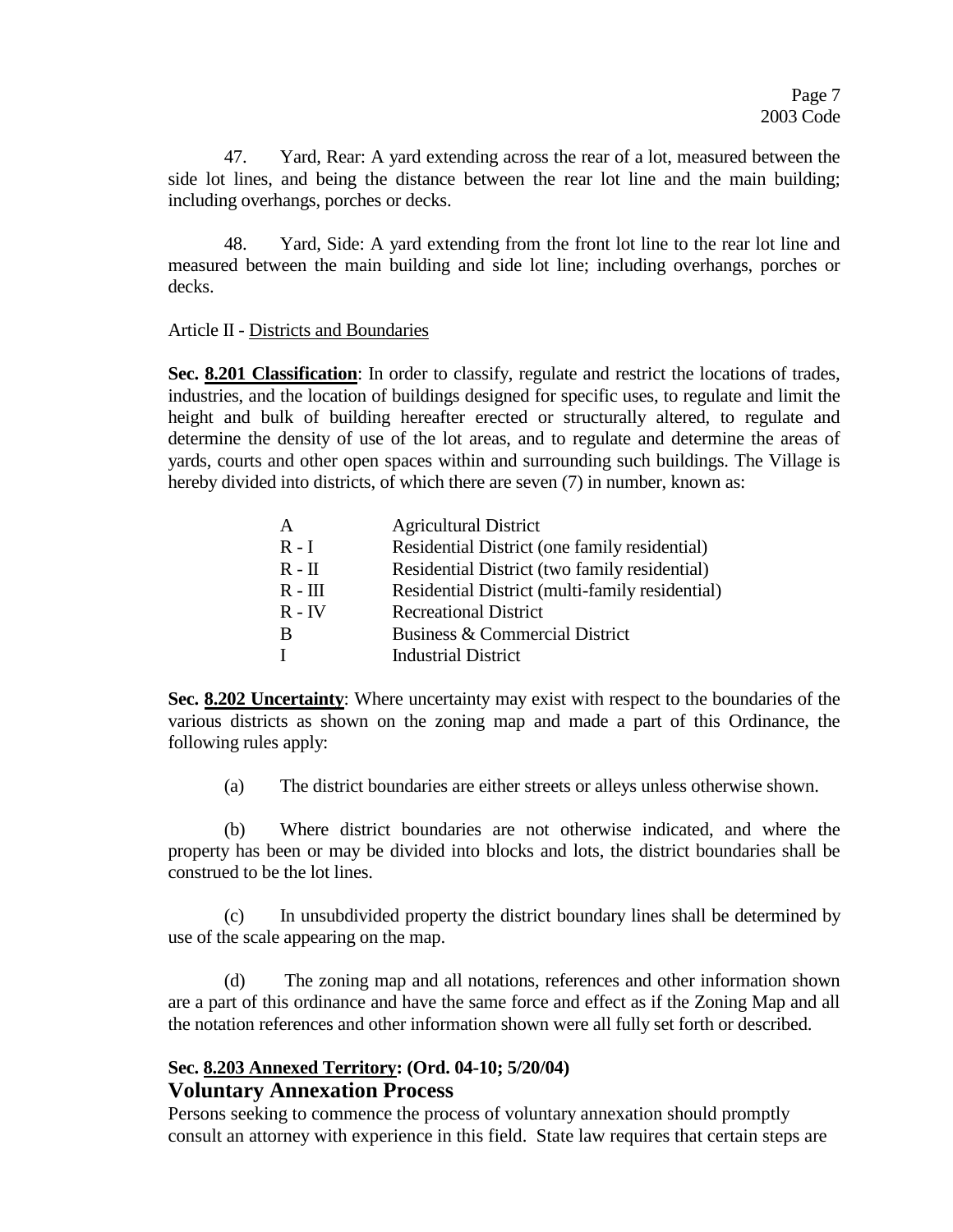taken, the failure of which can void annexation. While the steps outlined below are based upon such law in existence as of the date of this ordinance, additional steps may later be required. Moreover, the following is not a complete description of each step. Persons seeking annexation are responsible for compliance not only with this ordinance, but the state law as well.

The party wishing to annex to the Village of Goodfield must file a petition and an annexation plat with the Planning and Zoning Committee Chairman.

- 1. The petition must be prepared by legal counsel or by the Village Attorney. In addition, the petition must contain the following:
	- a) It must be signed by 100% of the owners in the territory sought to be annexed.
	- b) If such territory has electors, it must be signed by 51% of such electors. An elector is anyone who is registered to vote.
	- c) It must allege that the territory sought to be annexed is contiguous with the existing boundaries of the municipality.
	- d) It must allege that the territory is not within the corporate limits of any municipality.
	- e) The petition must be under oath.
- 2. Annexation Plat must include:
	- a) Legal description of the property to be annexed
	- b) Show the property's proximity to the Village boundaries
	- c) Include a statement of the names of all owners of the property to be annexed
	- d) Surveyor's certificate
- 3. In addition to filing a petition with the Planning and Zoning Committee Chairman, the petition must be filed with the municipal clerk.
- 4. Property to be annexed includes every highway within the territory sought to be annexed and the boundary proposed for the new annexation must extend to the far side of any adjacent highway. The party filing the petition must determine if any highway is under the jurisdiction any township and shall so state in the petition.

# Pre-Annexation Agreements

In the event the party annexing to the Village of Goodfield has certain requests or provisions associated with the property to be annexed, those requirements or provisions must be itemized in writing at the time the petition to annex and the plat are presented to the Chairman of the Planning and Zoning Committee.

- 1. The maximum time period for the Pre-Annexation Agreement is generally not for more than 20 years
- 2. The Village Board may also have provisions for the property to be annexed
- 3. Any proposed annexation agreement is subject to a public hearing after due notice as described below.

The Planning and Zoning Committee Chairman shall review the annexation petition and the associated plat with the Planning and Zoning Committee, and with the Village Attorney and Village Engineer as required.

1. Utility requirements, property access, zoning requirements, intended property use and other requirements shall be discussed by the committee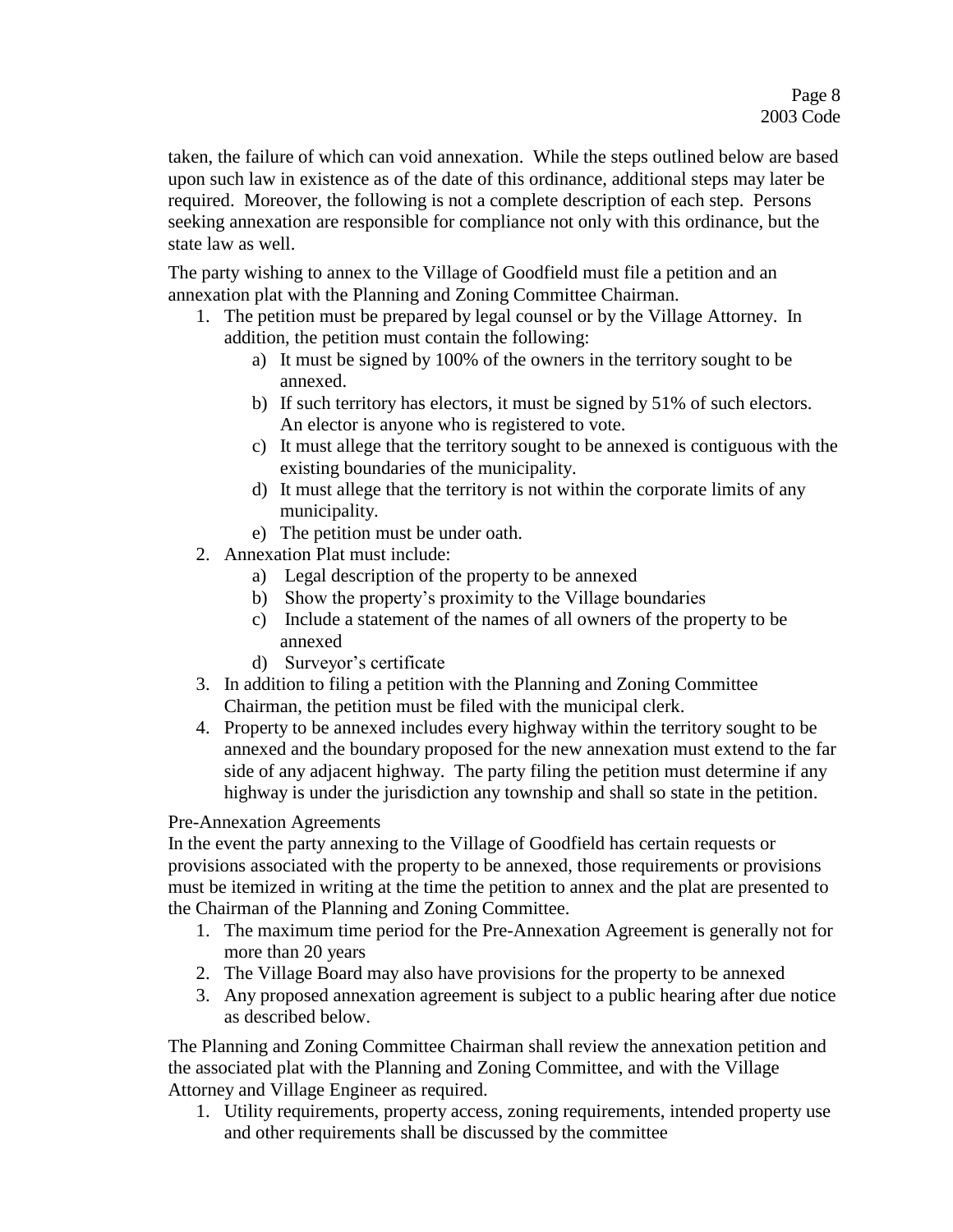2. A recommendation in favor of annexation or against annexation shall be made by the Planning and Zoning Committee to the Village Board

The Planning and Zoning Committee shall hold a Public Hearing to afford persons interested an opportunity to be heard. Notice of the Public Hearing shall be published at least once, not more than 30 nor less than 15 days before hearing, in one or more newspapers published in the municipality, or, if no newspaper is published therein, then in one or more newspapers published in the county in which the municipality is located and having a general circulation within the municipality. The notice shall state:

- 1. the time and place of the hearing
- 2. the place where copies of the proposed ordinance will be accessible for examination by interested persons.

Counsel for the party wishing to annex shall be responsible for the giving of all notices required by state law within the time frame required by state law, currently ten days before Village action. Such notices shall include:

- 1. Notice to any Fire Protection District or Public Library District of which the land proposed to be annexed is a part.
- 2. Notice to any Township Commissioner of Highways and the Board of Town Trustees if any highway is under the jurisdiction of any township.

Counsel for the party wishing to annex shall also be responsible for proof of service regarding such notices and that such notices were sent by registered or certified mail. Copies of proof of service shall be supplied to the clerk of the Village. In addition, counsel shall file the required affidavits of service of notice with the recorder for the county in which the land is situated. Proof of such filing shall be delivered to the Village clerk.

Counsel for the party wishing to annex, or the Village Attorney will provide an Annexation Ordinance to the Village Board.

- 1. The Village Board will consider the recommendation of the Planning and Zoning Committee and approve or deny the Annexation Ordinance
- 2. If the Annexation Ordinance is approved, the party annexing to the Village must provide copies of the approved Ordinance to the Woodford and Tazewell County Clerks and Assessors as is appropriate

Zoning of Annexed Property

1. All territory which may hereafter be annexed shall be considered as being in the R-1 District unless otherwise stipulated by Pre-Annexation Agreement.

# Annexation Costs

All annexation cost incurred by the Village, including, but not limited to, Village Attorney fees, engineering fees, survey fees, court costs, recording fees, publication cost, notices and postage costs, shall be paid by the applicants or Developer, regardless of whether annexation is ultimately approved.

**Sec. 8.204 Vacation of Streets**: Whenever any street, alley, or other public way is vacated the zoning district adjoining each side of such street, alley or public way shall be automatically extended to the center of such a vacation, and all areas included in the vacation shall be subject to all appropriate regulations of the extended districts.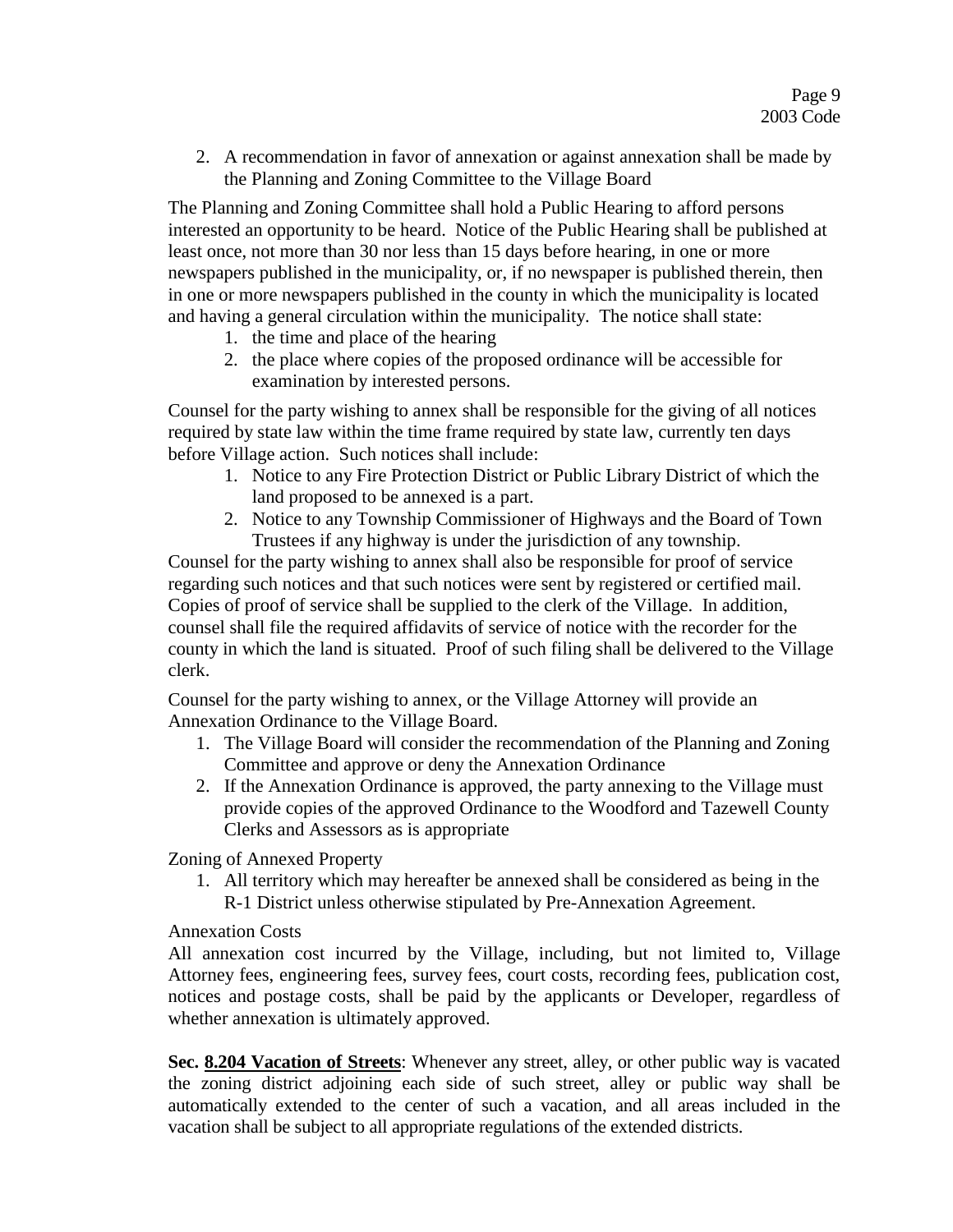### **Sec. 8.205 Restrictions: Except as provided below**:

(a) No building shall be erected, converted, enlarged, reconstructed or structurally altered, nor shall any building or land be used except for the purpose permitted in the district in which the building or land is located.

(b) No building shall be erected, converted, enlarged, reconstructed or structurally altered to exceed the height limit and area regulations of the district.

(c) The minimum yards and other open spaces, including lot area per family, shall be observed.

(d) Every building erected or structurally altered shall be located on one (1) lot unless otherwise provided in this ordinance.

(e) The front yard requirements on both streets of a corner lot shall be observed for all buildings and structures, including accessory buildings.

#### Article III - Use Regulations in Agricultural District:

#### **Sec. 8.301 Use Regulations**:

A. Uses Permitted: In the Agricultural District, buildings, structures, and land may be used for the following uses only:

1. Farms or farming; cattle, horses, sheep or poultry raising, but not including the raising of hogs nor the disposal or feeding of garbage, nor any confinement feeding operation..

- 2. Gardening, including truck farming, subject to the requirements of Section 8.301 B.
- 3. Greenhouses.
- 4. Nurseries, subject to the requirements of Section 8.301 B.
- 5. Orchards, subject to the requirements of Section 8.301 B.
- 6. Roadside stands for the sale of only those farm products produced on the premises on which the stand is located; provided, that a parking area for not less than six (6) customers' vehicles shall be provided on the private property, and access drives shall be surfaced with compact crushed stone or superior surfacing.
- 7. One-family detached dwellings.
- 8. Uses similar and/or accessory to the above permitted uses.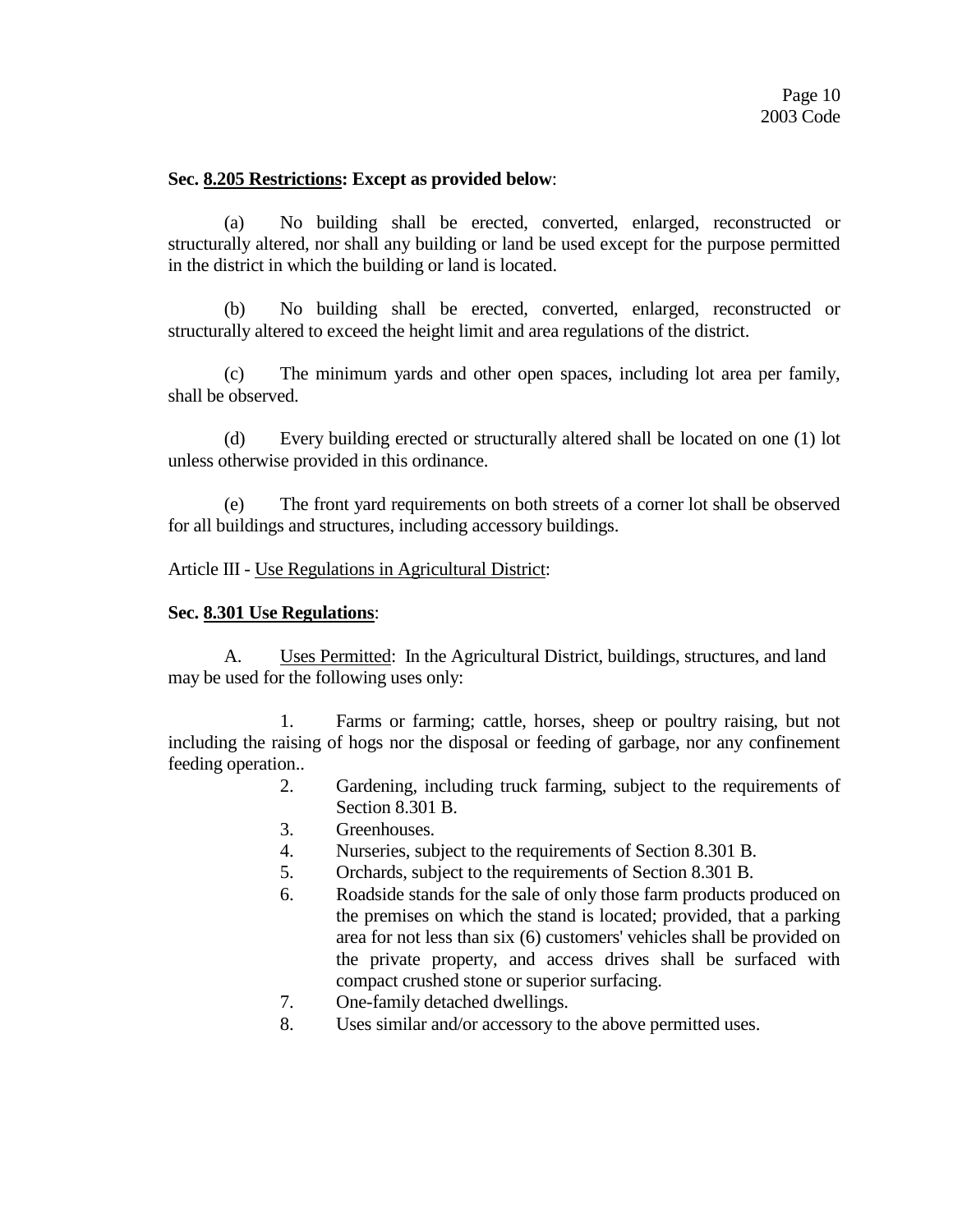B. Special Setbacks for Certain Permitted Uses: The following setbacks shall be observed for a specified use:

> 1. Any crop requiring aerial spraying more than three feet (3') above the ground shall be located at least two hundred feet (200') from the side or rear lot lines and one hundred fifty feet (150') from any front lot line.

Article IV - Use Regulations in R-I - One-Family Residential Districts:

**Sec. 8.401 Use Regulations**: (Ord. 13-10; 10-17-13, Ord. 09-03; 5-21-09)

- A. Uses Permitted: In the R-I Residential District, buildings, structures, and Land may be used for the following only:
	- 1. One-family dwellings.
	- 2. Publicly owned or operated parks, playgrounds, community centers and libraries.
	- 3. Churches and Parish Houses.
	- 4. Private and non-commercial gardens, but not the raising of livestock.
	- 5. Any occupation or profession carried on solely by a member of the immediate family residing on the premises, no sign other than a nameplate not more than one (1) square foot in area, or no display that will indicate from the exterior that the building is being utilized in whole or in part for any purpose other than that of the dwelling; and provided that no material or equipment is used which may constitute a hazard, create a nuisance, or interfere with the reception of broadcast signals; that it shall not generate undue traffic or parking congestion; that all material, equipment, merchandise or work-in-process is wholly enclosed within the dwelling, structure or an accessory building; and that the total area devoted to such use shall not exceed twenty-five percent (25%) of the area of one floor of the principal building. The providing of care and maintenance for not more than six (6) children not related to the occupant residing on the premises, whether for gain or otherwise, shall be considered a home occupation.
	- 6. Accessory buildings and uses incidental to any of the above uses, when located on the same lot and not involving the conduct of a business, including garages when located not less than sixty (60) feet from the front lot line and not less than five (5) feet from any other street line or garage constructed as a part of the main building.

B. Required Lot Area: Each dwelling shall be located on a lot having an area of not less than seventy-five hundred (7500) square feet, a lot width of not less than one hundred (100) feet, and a minimum frontage of thirty (30) feet.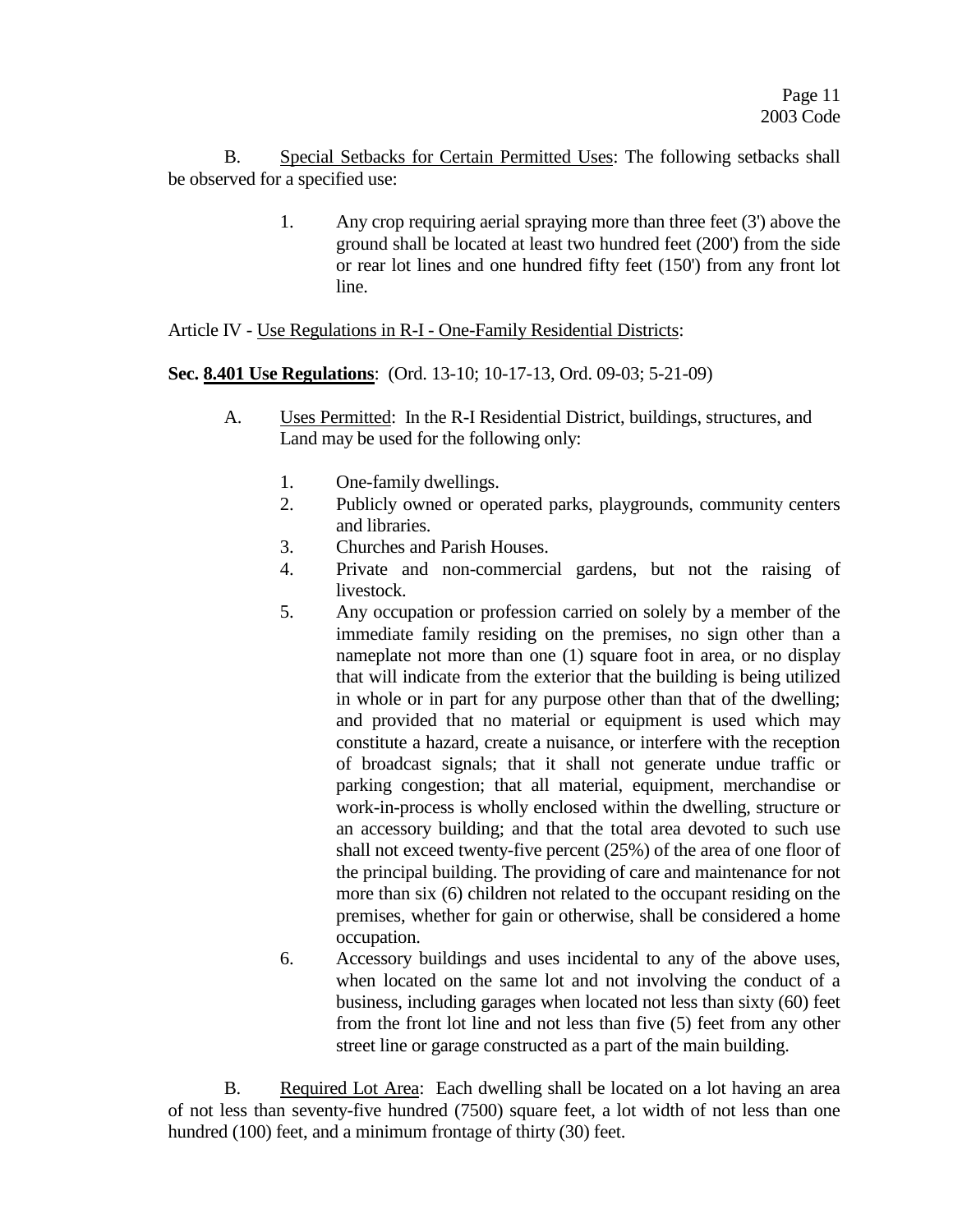C. Floor Space Limit: Any building used as a residence shall contain on the ground floor at least nine hundred (900) square feet of livable floor space.

D. Building Height Limit: Each building may contain up to two stories, but not exceeding thirty (30) feet, exclusive of Churches.

E. Signs: No sign or bulletin board of any character shall be permitted except those pertaining to churches and their services and those pertaining to the lease or sale of the premises on which they are located shall not exceed an area of six (6) square feet.

F. No dwelling shall be permitted which was originally designed to be used as a vehicle, vehicle trailer, or mobile home.

G. Off-Street Parking. (Ord. 09-03, 5-21-09) No vehicle may be parked in the front yard, unless it's parked on a durable surfaced driveway, provided it has valid license plates and is operable. The vehicle should not extend on the sidewalk or public right of way and should not obstruct the view of street traffic. Side yard parking is permitted as long as the vehicle is parked on a durable surfaced area with driveway. However, no rear yard parking is permitted except where garage with a durable surfaced driveway is located. You cannot sleep in the vehicle while it's stored on the property.

# Article V - Use Regulations in R-II, Two-Family Residential and R-III, Multiple-Unit Residential

**Sec. 8.501 Use Regulations** (Ord. 10-03; 5-20-10)

A. Uses Permitted: In the R-II and R-III Residential District, buildings, structures, and land may be used for the following uses only:

- 1. Duplexes and apartments.
- 2. Private or fraternal clubs, lodges, fraternities, sororities, except those whose chief activity is primarily of a business nature.
- 3. Public or private schools and colleges.
- 4. Publicly owned or operated parks, playgrounds, community centers and libraries.
- 5. Churches and Parish Houses.
- 6. Private and non-commercial gardens, but not the raising of poultry and livestock.
- 7. Any occupation or profession carried on solely by a member of the immediate family residing on the premises, no sign other than a nameplate not more than one (1) square foot in area, or no display that will indicate from the exterior that the building is being utilized in whole or in part for any purpose other than that of the dwelling; and provided that no material or equipment is used which may constitute a hazard, create a nuisance, or interfere with the reception of broadcast signals; that it shall not generate undue traffic or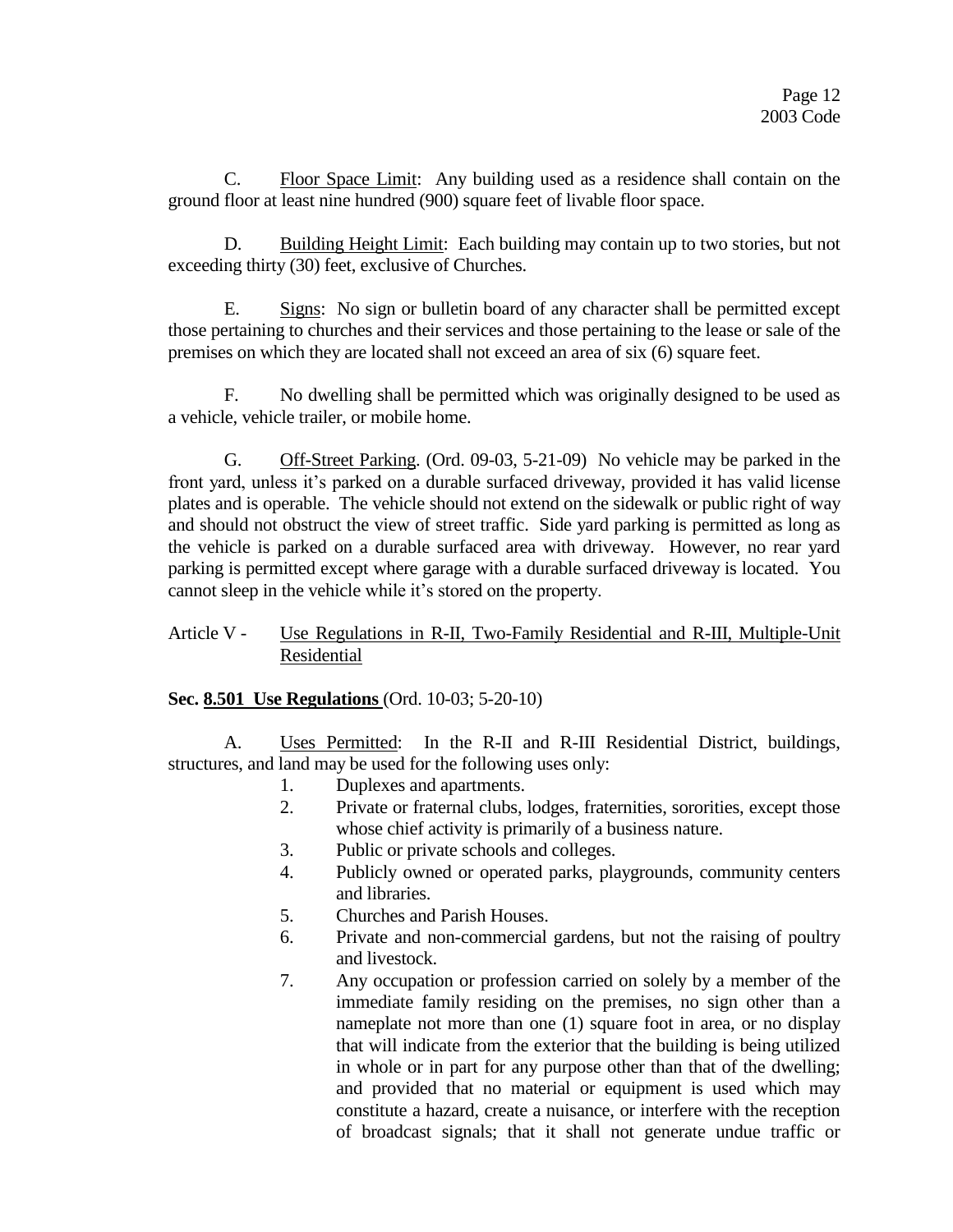parking congestion; that all material, equipment, merchandise or work-in-process is wholly enclosed within the dwelling, structure or an accessory building; and that the total area devoted to such use shall not exceed twenty-five percent (25%) of the area of one floor of the principal building. The providing of care and maintenance for not more than six (6) children not related to the occupant residing on the premises, whether for gain or otherwise, shall be considered a home occupation.

8. Accessory buildings and uses incidental to any of the above uses, when located on the same lot and not involving the conduct of a business, including garages when located not less than sixty (60) feet from the front lot line and not less than five (5) feet from any other street line or garage constructed as a part of the main building.

B. Required Area: A two-family dwelling or multiple-unit dwelling shall be erected on a lot having an area of not less than five thousand (5000) square feet per dwelling unit, and all dwellings shall be located on a lot having an average width of not less than one hundred (100) feet and minimum frontage of thirty (30) feet.

C. Required Livable Floor Space: Any building used as a residence shall contain at least seven hundred fifty (750) square feet of livable floor space per family.

D. Building Height Limit: Each building may contain up to two stories not to exceed thirty-five (35) feet, exclusive of Churches.

E. Signs: Signs pertaining to any permitted use of a building may be placed providing any such signs are in the form of a nameplate or announcement sign, and provided further that the total area of all signs may not exceed six (15) square feet, and shall meet the additional sign requirements of Section 8.401 (E).

F. Dwelling: No dwelling shall be permitted which was originally designed to be used as a vehicle, vehicle trailer, or mobile home.

- G. Off-Street Parking: Each use permitted shall provide the following off-street parking spaces for vehicles:
	- 1) Two Family or Multi-Family Dwellings: Two spaces per dwelling unit, one of Which may be a garage or driveway.
	- 2) No vehicle may be parked in the front yard, unless it's parked on a durable surfaced driveway, provided it has valid license plates and is operable. The vehicle should not extend on the sidewalk or public right of way and should not obstruct the view of street traffic. Side yard parking is permitted as long as the vehicle is parked on a durable surfaced area with driveway. However, no rear yard parking is permitted except where garage with a durable surfaced driveway is located. You cannot sleep in the vehicle while it's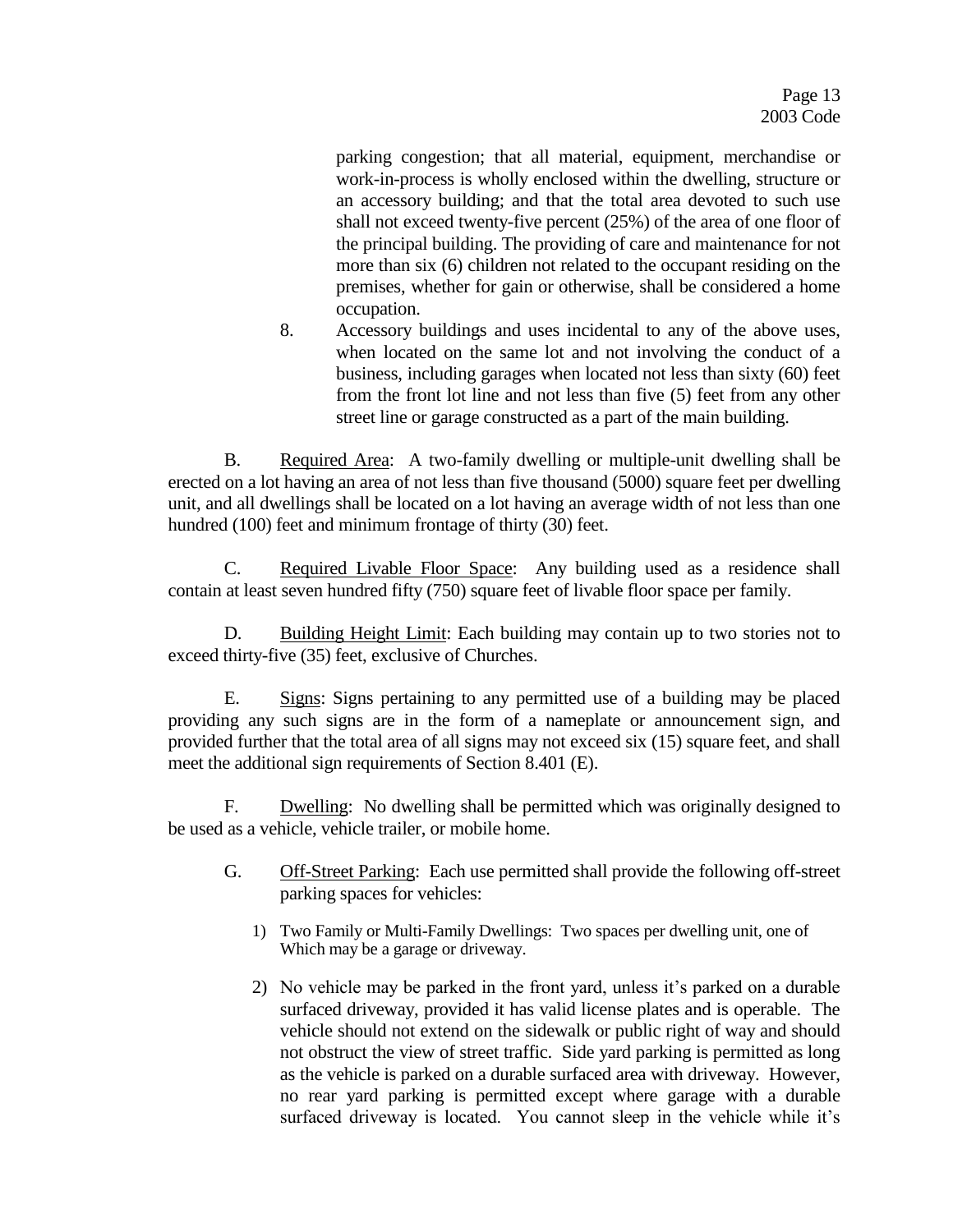stored on the property.

- 3) Private or Fraternal Clubs, Lodges, Fraternities, Sororities, except those whose chief activity is primarily of a business nature: One (1) space per sleeping accommodation.
- 4) Public or Private Schools and Colleges: One (1) space per employee, plus one (1) Space per three (3) students.

#### H. Zero Lot Line Regulations: (Ord. 09-01, 1/22/09)

1. Purpose:

The purpose of the provisions herein governing the development of Zero Lot Line Residences is:

- (1) To allow the development of single-family semi-detached housing that makes more efficient use of land and provides more usable open space on the lot, especially where lots are smaller.
- (2) To assure that the design of each housing development provides a suitable environment both for its occupants and the neighborhood.
- (3) To thereby encourage the provision of higher-density affordable housing that is attached, that tends to be owner-occupied, and that is thereby more compatible with both existing residential areas in the Village and the Village Code.
- 2. Applicability:
	- (1) Zero lot line development of single-family attached homes may be permitted as a special use in the zoning districts specified in this Ordinance.
	- (2) When permitted, zero lot line development allows the width of a side yard to be reduced to zero for the purpose of creating more usable open space on the remainder of a lot, particularly where lot areas are small.
	- (3) Zero lot line development shall be permitted only as part of an overall subdivision or planned unit development and not on isolated individual building lots.
- 3. General Provisions:
	- a) The regulations and standards applicable to Residential Districts are applicable to Zero Lot Line Developments unless specifically provided for in this section.
	- b) Side Yards Only. Only one side yard may be reduced to zero. No front or rear yard may be reduced to zero.
	- c) Minimum Lot Area. Each zero lot line development shall have a minimum lot area of 5000 square feet.
	- d) Minimum Lot Width. Each zero lot line development shall have a minimum lot width of 50 feet.
	- e) Maximum Density. No lot can have more than one side yard with zero set back.
	- f) Maximum Coverage. The amount of the total lot area which may be covered by all of the principal and accessory buildings shall not exceed forty-five percent (45%).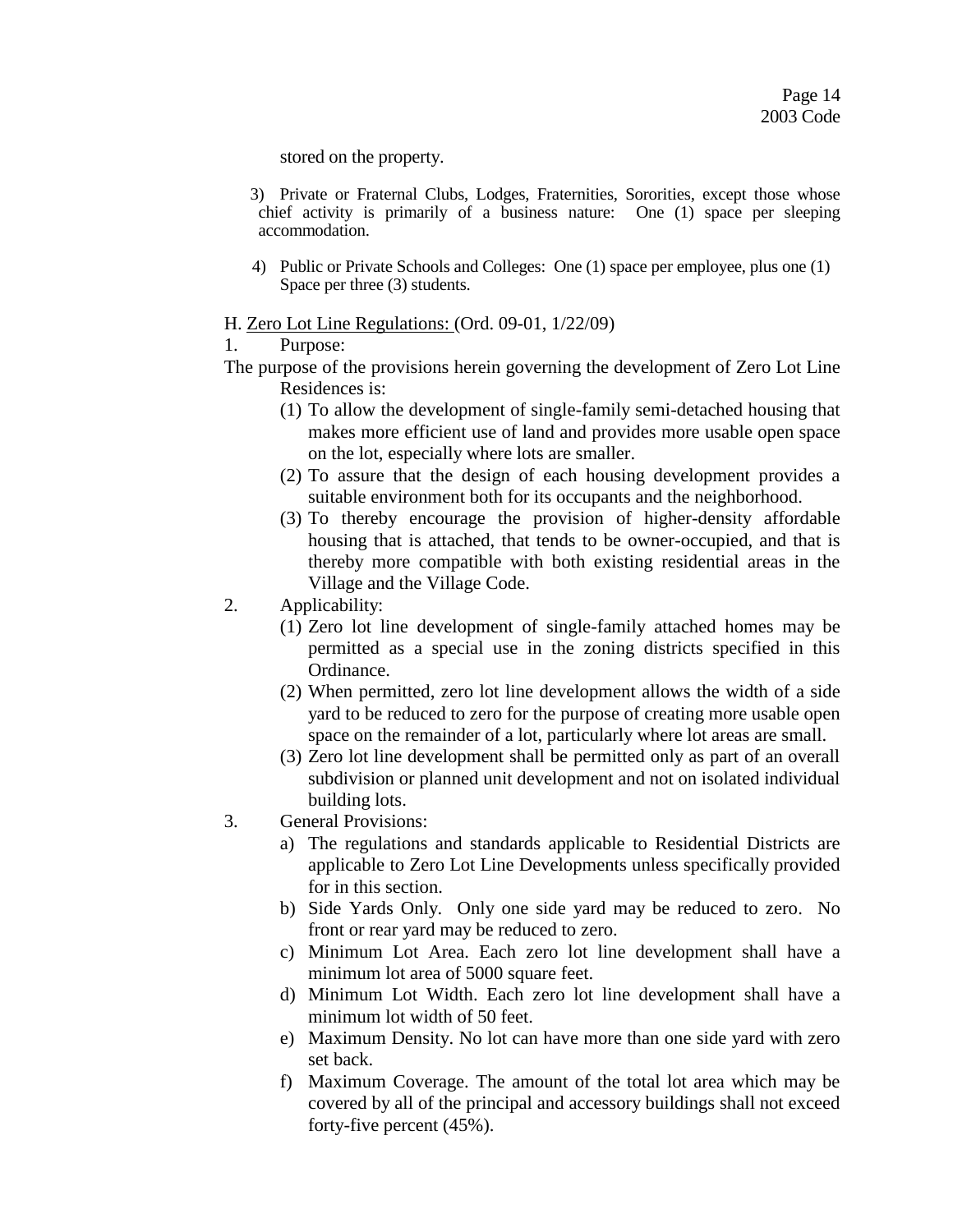- g) Height. No main or principal structure shall exceed thirty-five (35) feet or two and one-half (2½) stories.
- h) Yards.
	- (i) Front yard depth shall be no less than twenty-five (25) feet from the nearest right-of-way line. No accessory building shall project into the required front yard space.
	- (ii) Side yard width shall be no less than ten (10) feet. No accessory building shall project into the required side yard space.
	- (iii) Rear yard depth shall be no less than twenty-five (25) feet from the rear property line.
- i) Wall Maintenance Easement.
	- (i) A perpetual wall maintenance easement shall be provided in every yard that is adjacent to a zero side yard in an adjoining lot.
	- (ii) The easement shall be four (4) feet in width measured from that portion of the lot line that is adjacent to a building on the other lot, for a total of eight (8) feet.
	- (iii) The easement shall be shown on the plat and incorporated into each deed transferring title to the property. Proof of recording of such easements shall be submitted to the Village Clerk or Village Board prior to issuance of a Building Permit.
	- (iv) Obstructions otherwise permitted in interior side yards are allowed within the easement provided they do not impede access to the wall on the adjacent lot for painting, cleaning, maintenance and repair.
	- (v) All zero lot line developments shall require a party wall agreement relating at minimum, to the maintenance of the structure, maintenance of the open and common space, and exterior decoration, including but not limited to coordinating the replacement and repair of the exterior elements of their respective homes and a procedure for repair, maintenance and restoration for each of the residences and adjoining grounds.
- j) Wall Openings. No doors, air conditioning units, or other openings shall be permitted on the shared wall abutting a zero side yard.
- k) No zero lot line development shall be constructed with one dwelling unit arranged on the story above the other dwelling unit.
- l) The dwelling wall abutting the zero-lot-line shall be a one hour fire wall.
- 4. Site Plan:
	- a) Contents. The site plan shall include:
		- (i) Lot lines and required yards.
		- (ii) Location, shape, size and height of all existing and proposed buildings, decorative walls and elements, and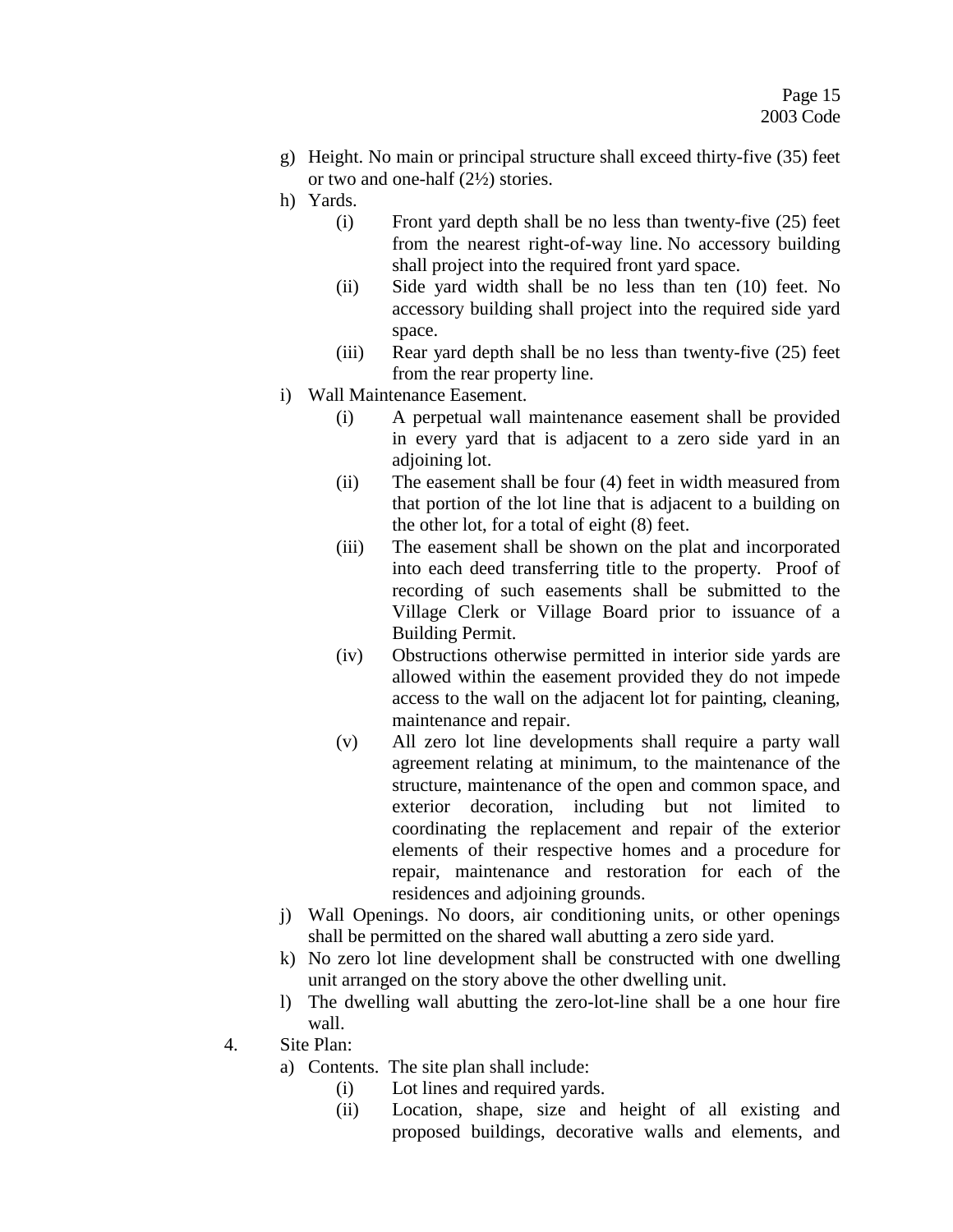entrance features.

- (iii) Locations of off-street parking.
- (iv) Phases of development.
- (v) Data including gross and net site acreage, lot dimensions and areas, building heights and number of stories.
- b) Building Inspector Review Criteria. In addition to any other criteria the Commission shall consider appropriate, the Building Inspector may consider the following in evaluating the suitability of the site plan for a zero lot line development:
	- (i) Varied Height and Setback. Where possible, front yard depth, building height, and roof lines are varied to avoid monotonous appearance, which is more objectionable when homes are closer together and lots are smaller.
	- (ii) Block Length. Shorter blocks and cul-de-sac streets are also used to reduce the monotony of site design.

## Article VI - Use Regulations of R-IV Recreational District

#### **Sec. 8.601 Use Regulations**

Uses Permitted: In the R-IV District, buildings, structures, and land may be put to the following uses only:

- (1) Trailer camp use according to the following classifications:
	- a) Seasonal residential use shall be from March 15 through October 31 of every year.
	- b) Non-seasonal use from November 1 through March 14 of any year shall be limited to a maximum of 30 days residence per camper.
	- c) Transient use shall be limited to 60 days per camper.

(d) No Travel Trailer shall be used for any use other than as a temporary dwelling for travel, recreational or vocational uses between March 15 and October 31 of each calendar year and further, only if the Travel Trailer Camp is licensed by the State to operate.

- (2) Recreational activities including, but not limited to, the following:
	- (a) Fishing
	- (b) Horseback riding and hiking
	- (c) Open air musical presentations between the hours of 9:00 a.m. and 10:00 p.m. Monday through Saturday and 2:00 p.m. through 10:00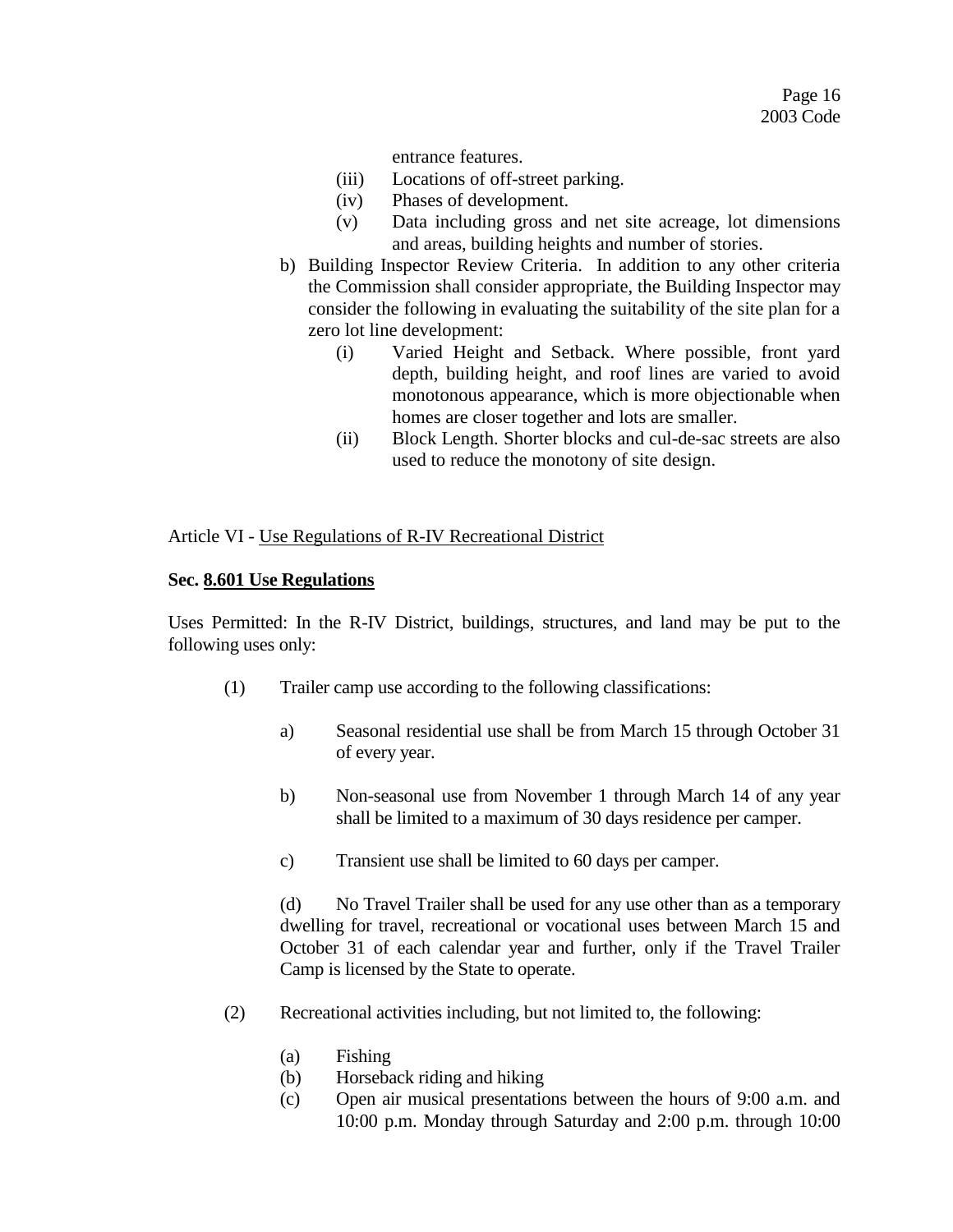p.m. Sunday

- (d) Rodeo and similar performances within an area specifically designed and reserved for such activities
- (e) Games and sports activities as follows: baseball, basketball, soccer, softball, volleyball and tennis, etc.
- (f) Special events for which application is made not less than 30 days in advance and for which approval is granted by the Village Board.

Article VII - Use Regulations in Business District

# **Sec. 8.701 Use Regulations**:

A. Uses Permitted: In the business district, buildings, structures, and land may be put to any use permitted in the Residential Districts and the following uses such as:

- 1. Bakeries
- 2. Banks
- 3. Barber shops, beauty shops and shoe repair and shining shops
- 4. Automotive Service Stations
- 5. Bus Stations
- 6. Funeral Homes
- 7. Greenhouses
- 8. Hotels and motels
- 9. Locker Plants
- 10. Coin-operated laundry facilities and stores for the collection and distribution of laundry and dry cleaning articles
- 11. Photograph and art studios
- 12. Printing and publishing establishments
- 13. Professional Offices/Clinics
- 14. Public building, fire stations, police stations, and post offices
- 15. Public garages
- 16. Recreation establishments
- 17. Restaurants
- 18. Shops for electrical work, plumbing, HVAC, locksmithing, painting, decorating, and upholstering
- 19. Stores, shops, showrooms and salerooms for retail business
- 20. Tailor, millinery and dress making shops
- 21. Telephone company
- 22. Theaters

B. Signs: Advertising signs and advertising structures may be maintained provided they are attached to a business building or are located where the street frontage in that particular block is more than fifty percent (50%) developed to business uses.

## Article VIII - Use Regulations in Industrial Districts

## **Sec. 8.801 Use Regulations**: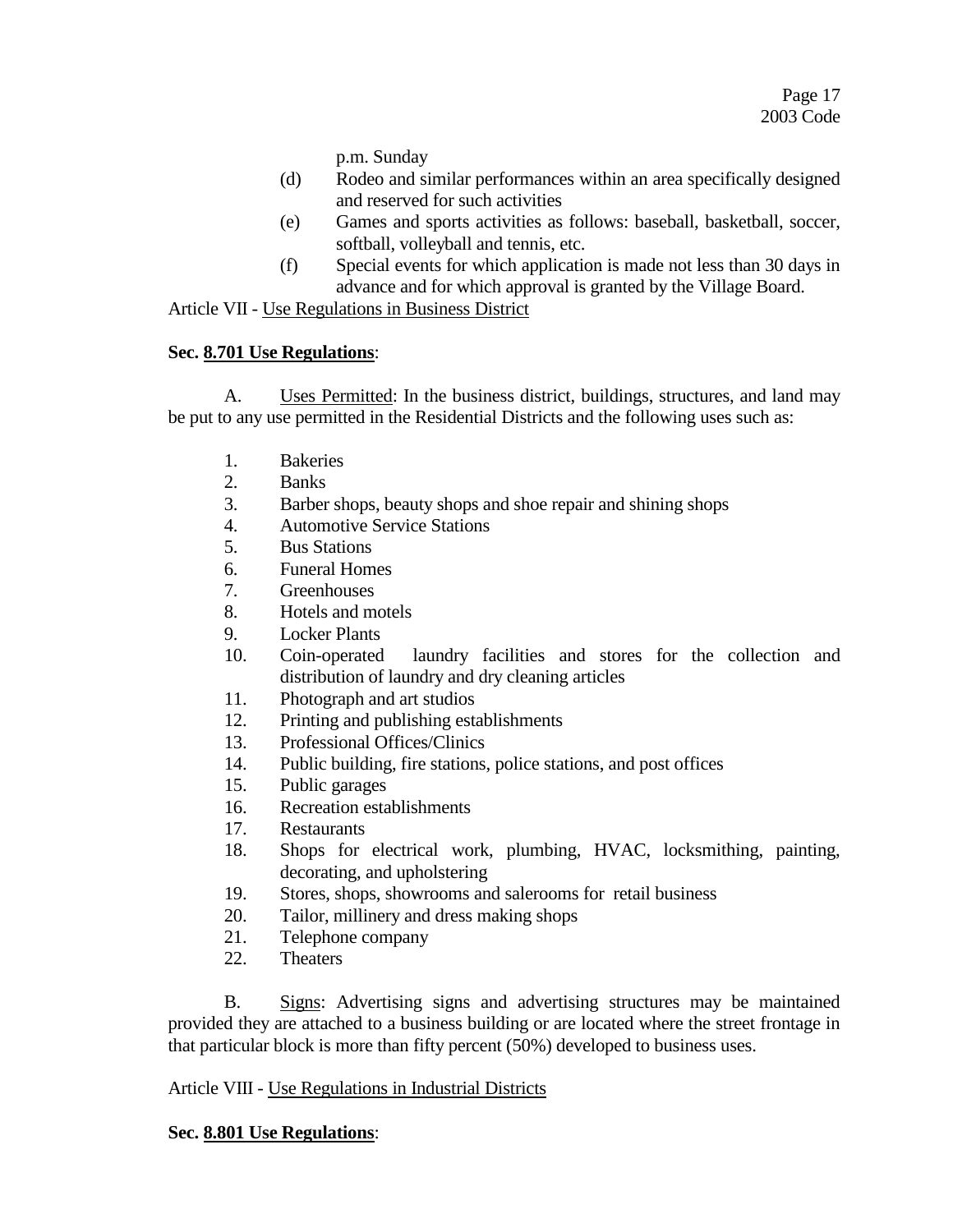Uses Permitted: In the industrial district, buildings and land may be used for any industrial or business purposes not in conflict with any ordinance of the Village, provided, however, that no building or occupancy permit shall be issued for any industry which may be obnoxious or offensive by reasons of emission of odor, dust, smoke, gas, noise, pollution of water, or unsightliness.

# Article IX - Building Lines/Area Regulations

**Sec. 8.901 Residential Districts**: In the Residential Districts, the minimum dimensions of yard shall be as follows:

A. Front Yard. There shall be a front yard having a depth of not less than twenty-five (25) feet to the front line of the building, including porches or paved terrace; provided however, that:

If forty (40) percent or more of the frontage in a particular block is improved with buildings that have observed a greater or less depth of front yard, no new building or portion thereof shall project beyond a straight line drawn between the point closest to the street line of the building upon either side of the proposed structure or, if there be a building upon only one side, then beyond the straight line projected from the front of the two nearest buildings, but this regulation shall not be interpreted to require a front yard of more than fifty (50) feet, nor to permit a front yard of less depth than that of the nearest building. Where the street is curved, the line shall follow the curve of the street rather than being a straight line.

B. Rear Yard. There shall be a rear yard having a depth of not less than twenty-five (25) feet, provided, however, that for lots which are less than one hundred and twenty-five (125) feet in depth in existence at the time of the passage of this ordinance, the rear yard required shall be reduced to twenty (20) percent of the total depth of such lot.

Accessory buildings may be built in a required rear yard but such accessory buildings shall not occupy more than thirty (30) percent of a required rear yard. Such accessory buildings shall not be nearer than one and one-half (1 1/2) feet to any side or rear lot line, nor nearer than five (5) feet to an alley abutting the rear of the lot where the doors open to the alley.

C. Side Yard. There shall be a side yard on each side of a building of not less than ten (10) percent of the width of the lot but need not exceed ten (10) feet.

D. Corner Lots. Where a lot is located at the intersection of two or more streets, there shall be a front yard on each street side of the corner lot, except that the buildable width of such lot shall not be reduced to less than twenty-eight feet. No accessory building shall project beyond the front yard line on either street.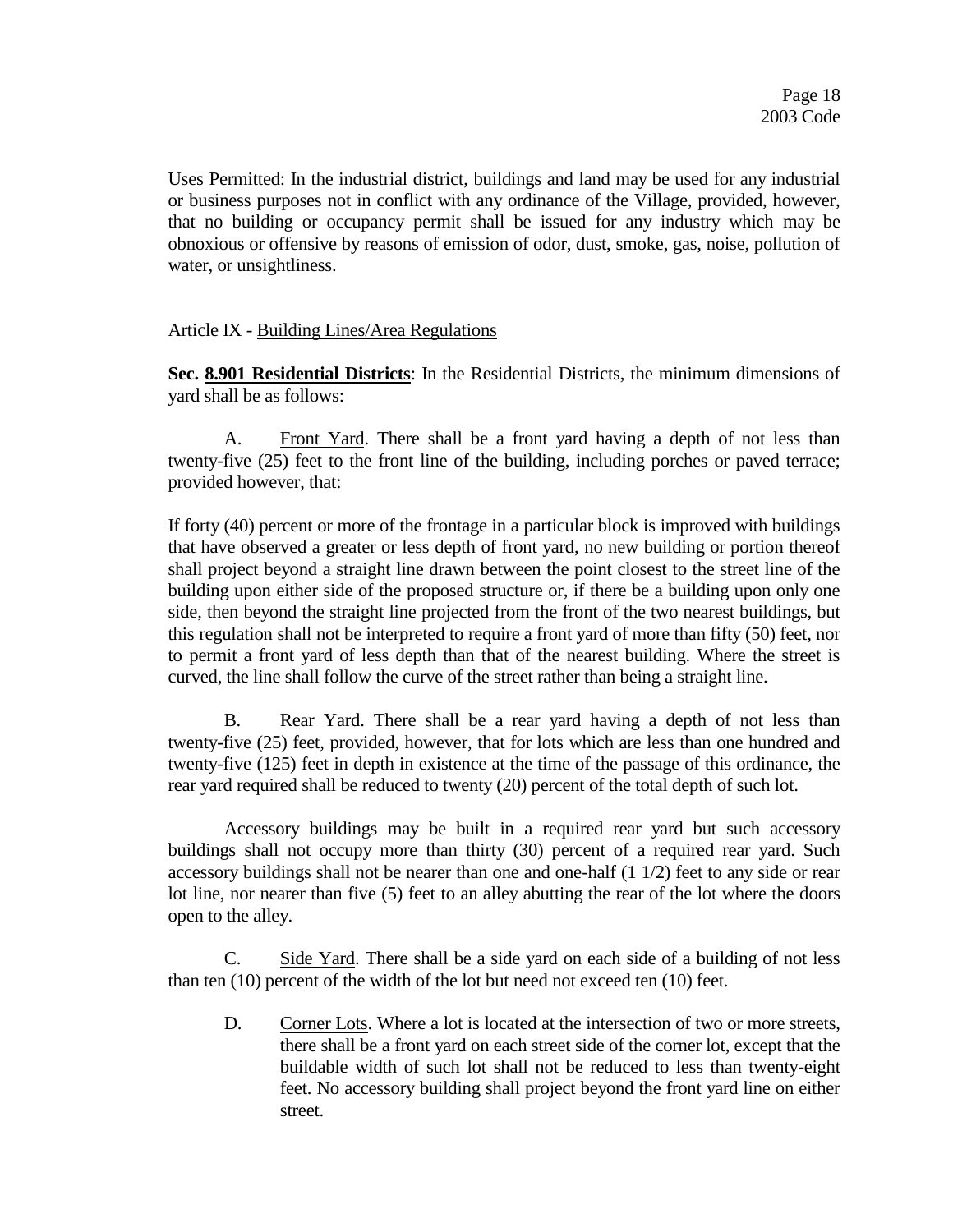**Sec. 8.901(a) Restrictions on all Dwellings:** (Ord. 04-20, 10-21-04) All dwellings shall be permitted and, in addition to meeting all other requirements of the Village Code, shall meet the following requirements:

- 1. All dwellings shall meet or exceed the terms and provisions of the International Building Code as provided in Section 10.101 of Chapter 10.
- 2. All modular dwellings shall meet all requirements by the Illinois Department of Public Health and shall bear the Department seal.
- 3. All dwellings shall be comparable in cost to other homes within the immediate vicinity of the proposed location.
- 4. Each dwelling shall have a minimum roof pitch of 4/12 (4"/12") for single and two story dwellings.
- 5. Each dwelling shall have a minimum of a 2-car attached garage.

**Sec. 8.902 Business and Industrial Districts**: In the business and industrial districts as established, the minimum dimensions of yards shall be as follows:

A. Front Yard. No new building or portion thereof shall project beyond a straight line drawn between the point closet to the street line of the building upon either side of the proposed structure, or, if there be a building upon only one side, then beyond the straight line projected from the front of the two nearest buildings.

B. Rear Yard. There shall be a rear yard of not less than ten (10) percent of the depth of the lot, provided, however, such rear yard need not exceed ten (10) feet in depth.

C. Side Yard. No side yard is required, but if provided; shall be not less than three (3) feet in width.

**Sec. 8.903 Agricultural Districts**: In the agricultural districts as established, the minimum dimensions of yards, and minimum lot area for usage shall be as follows:

A. Main or Principal Structure.

(1) Front Yard. (a) Where the lot abuts a highway, a minimum set back line shall be one hundred fifty (150) feet from the centerline of the right-of-way, but not less than sixty (60) feet from the right-of-way line.

(b) Where the lot abuts a street as designated on the zoning map, a minimum set back line shall be one hundred (100) feet measured from the centerline of such right-of-way, but not less than sixty (60) feet from the right-of-way line.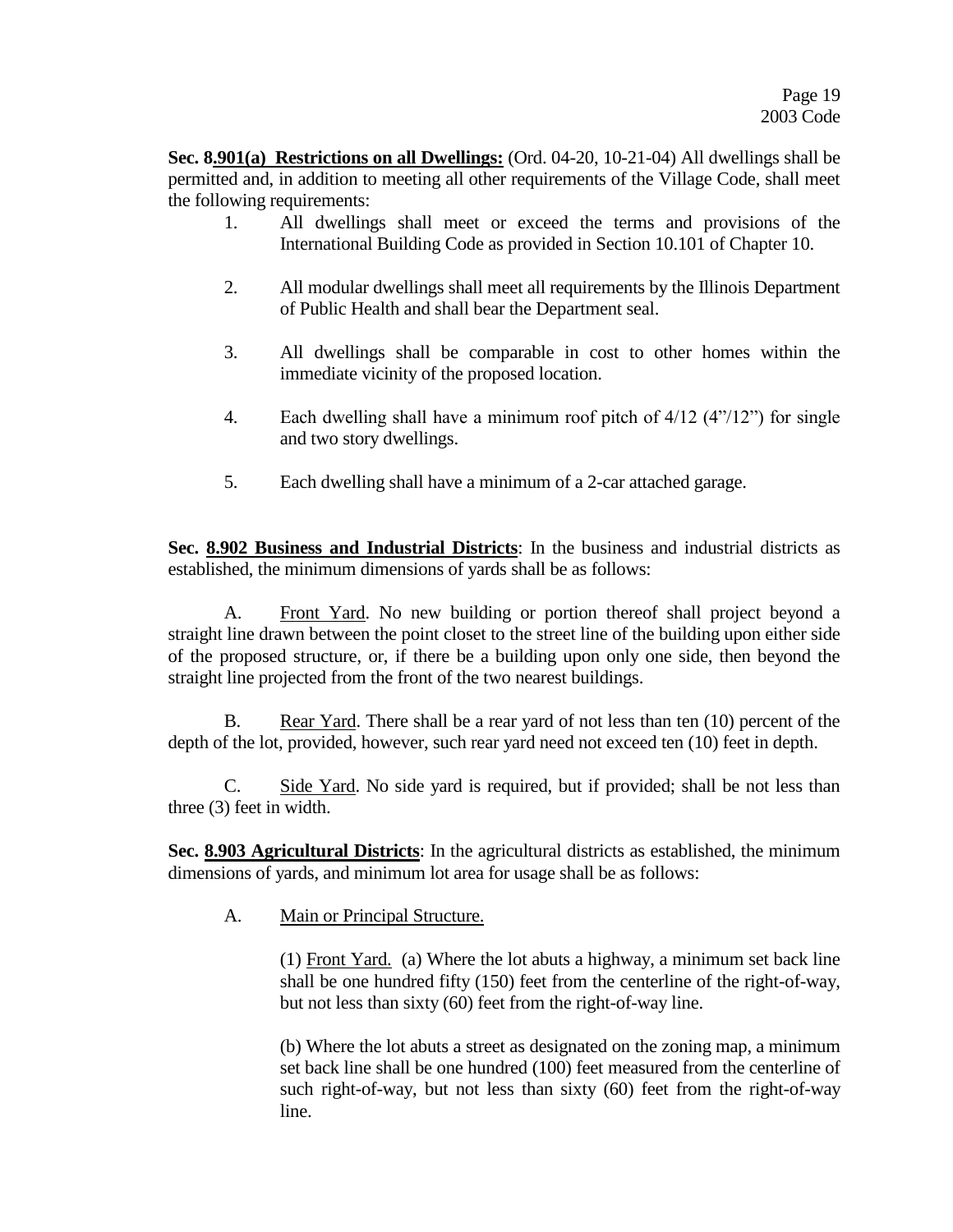(2) Side Yard. A minimum of thirty (30) feet, and for each additional story above the first two stories, add ten (10) feet.

- (3) Rear Yard. A minimum of fifty (50) feet.
- B. Detached Accessory Building.

(1) Front Yard. The minimum front yard shall be determined according to the provisions of Section 8.903 A (1) above.

(2) Side Yard. No detached accessory building shall be located less than fifteen (15) feet from any side lot line.

(3) Rear Yard. No detached accessory building shall be located less than twenty-five (25) feet from any rear lot line.

# Article X - Non-Conforming Uses

**Sec. 8.1001 Continued Use**: The lawful use of a building existing at the time of the adoption of this Ordinance may be continued, subject to the provisions of this Ordinance, although such use does not conform with the provisions hereof. If no structural alterations are made, a nonconforming use may be changed to another non-conforming use of the same or more restricted classification. These provisions shall also apply to non-conforming uses in districts changed at a later date. When a non-conforming use of a building has been changed to a more restricted use it cannot be changed later to a less restricted use.

**Sec. 8.1002 Partial Destruction**: No building which has been damaged by fire, explosion or an act of God, to the extent of more than fifty percent (50%) of its value, shall be restored except in conformity with the regulations of this Ordinance.

**Sec. 8.1003 Discontinued Use/Power to Order Removal**: In the event that a non-conforming structure which is erected, converted or structurally altered in violation of the provisions of this Chapter such structure may be ordered removed or corrected by the proper officials at any time.

## **Sec. 8.1004 Special Permits and Uses**:

- A. The Village Board, may, by special permit after public hearing held by the Commission and advertised as provided by State statute and subject to such protective restrictions as it may deem necessary, authorize the location, extension or structural alteration of any of the following buildings or uses, or an increase in their height, in the district from which they are prohibited or limited by this Ordinance; provided that such buildings or uses will not have any serious and depreciating affect upon the value of surrounding property.
- B. Any public building erected and used by any department of a municipal, county,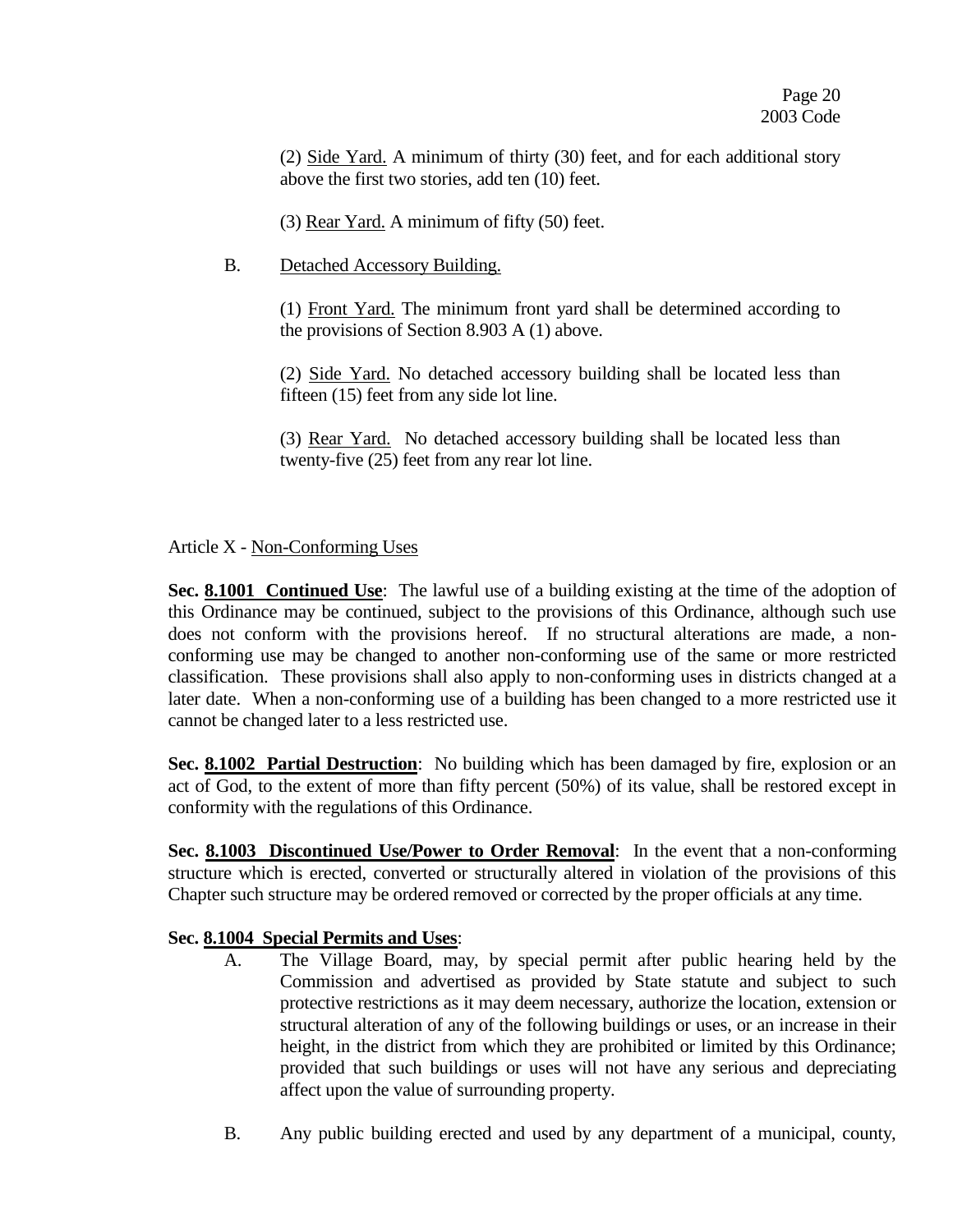state, or federal government.

- C. Hospitals, clinics and institutions, except institutions for criminals and those persons who are mentally ill or have contagious diseases; provided, however, that such buildings may occupy not over fifty percent (50%) of the total area of the lot or tract and, provided further, that the buildings shall be set back from all yard lines heretofore established an additional distance of not less than two (2) feet for each foot of building height, and that adequate off-street parking space will be provided.
- D. Cemetery or mausoleum.
- E. Airport, landing field or landing strip.
- F. Riding stables.
- G. Commercial amusement or recreational development for temporary or seasonal periods.
- H. Extraction of sand, gravel or other raw materials.
- I. Parking lots on land not more than three hundred (300) feet from the boundary of any commercial, business or industrial district under such conditions as will protect the character of surrounding property.
- J. Radio or TV towers and radio broadcasting stations.
- K. Hotels where the primary purpose is to provide seasonal or year-round living facilities, but only when they are located on large tracts and would not adversely affect surrounding residential development.
- L. Any use which is generally similar to the uses permitted in the district in which such proposed use is sought to be located by special permit which conforms to the regulations for such district.

Before issuance of any special permit for any of the above buildings or uses, the Commission shall report to the Village Board regarding the public hearing and also upon the effect of such proposed building or use upon the character of the neighborhood, traffic conditions, public utility facilities, and other matters pertaining to the public health, public safety, or general welfare. No action shall be taken upon any application for the proposed building or use referred to until and unless the report of the Commission has been filed, but such report shall be made within sixty (60) days after the matter has been referred to the Commission by the Village Board. If the Commission recommends against the issuance of the special permits, it may be issued only by an affirmative two-thirds (2/3) vote of the voting members of the Village Board.

Article XI - Exceptions and Variances of the Height and Area Regulations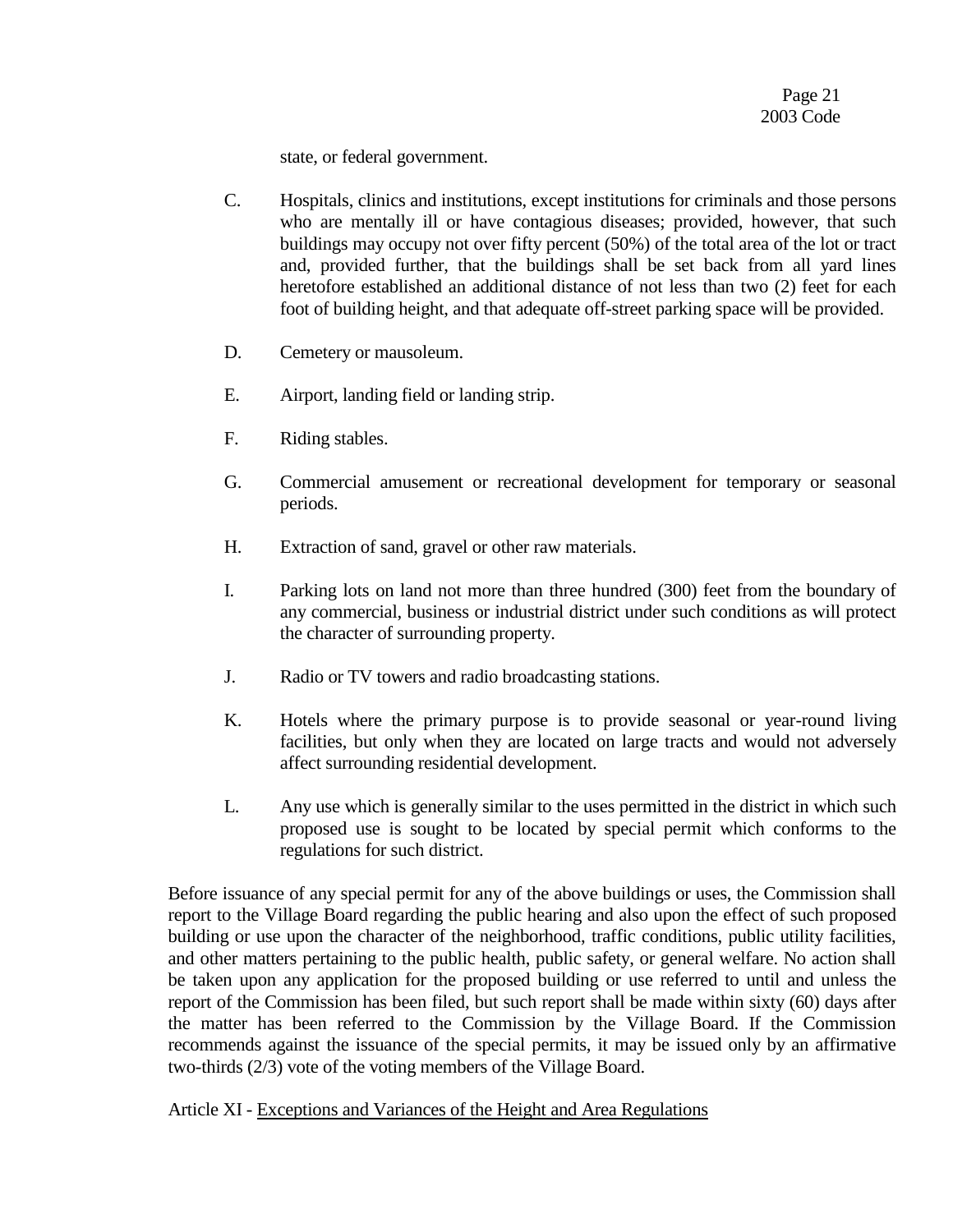**Sec. 8.1101 Variances**: The district regulations set forth in this Article qualify or supplement, as the case may be, the District regulations appearing elsewhere in this Chapter.

Public, semi-public or public service buildings, hospitals, institutions, or schools, when permitted in a district, may be erected to a height not exceeding sixty (60) feet, and churches and temples may be erected to a height not exceeding seventy-five (75) feet if the building is set back from each yard line at least one (1) foot for each foot of additional building height above the limit otherwise provided in the district in which the building is located.

Single-family and two-family dwellings may be increased in height by not more than ten (10) feet when the side and rear yards are increased over the yard requirements of the district in which they are located by not less than ten (10) feet, but they shall not exceed three (3) stories in height.

Chimneys, cooling towers, elevators, tanks, water towers, church steeples, radio towers, or necessary mechanical appurtenances, may be erected to a height in accordance with existing or adopted ordinances of the Village.

Accessory buildings may be built in a required rear yard but such accessory buildings shall not occupy more than thirty percent (30%) of the required rear yard.

Article XII - Manufactured Homes, and Modular Dwellings

**Sec. 8.1201 Restrictions on Location of Manufactured Homes**: It shall be unlawful for any person or persons to live in, or cause to be constructed or maintained, a manufactured home which is parked, placed anywhere, constructed or brought into the Village of Goodfield, except where such manufactured homes are permitted within the zoning districts of this Chapter.

Article XIII - Swimming Pools

**Sec. 8.1301 Definition**: A swimming or wading pool is a body of water in an artificial or semi-artificial receptacle or other container, intended to be used for public, semi-public, or private swimming by adults or children, and also portable or temporary types of pools of plastic, rubberized cloth, or similar materials installed either above or below grade, over twenty-four (24) inches in depth or with a surface area exceeding two hundred fifty (250) square feet and with a capacity of three thousand (3,000) gallons or more, and as used in this Chapter shall mean and include dressing and locker rooms, toilets, showers, areas and enclosures that are intended for the use of persons using the pool. A private pool is a swimming or wading pool used or intended to be used solely by the owner, operator, or lessee and his family, and by friends invited to use it without payment of any fee.

A public swimming pool is used or intended to be used for public or semi-public swimming, shall include dressing rooms, locker rooms, toilets, showers, and other areas and enclosures that are intended for the use of persons using the pool.

**Sec. 8.1302 Construction and Operation**: Public swimming pools, their equipment and operation, shall comply with the Minimum Sanitary Requirements for Swimming Pools of the Illinois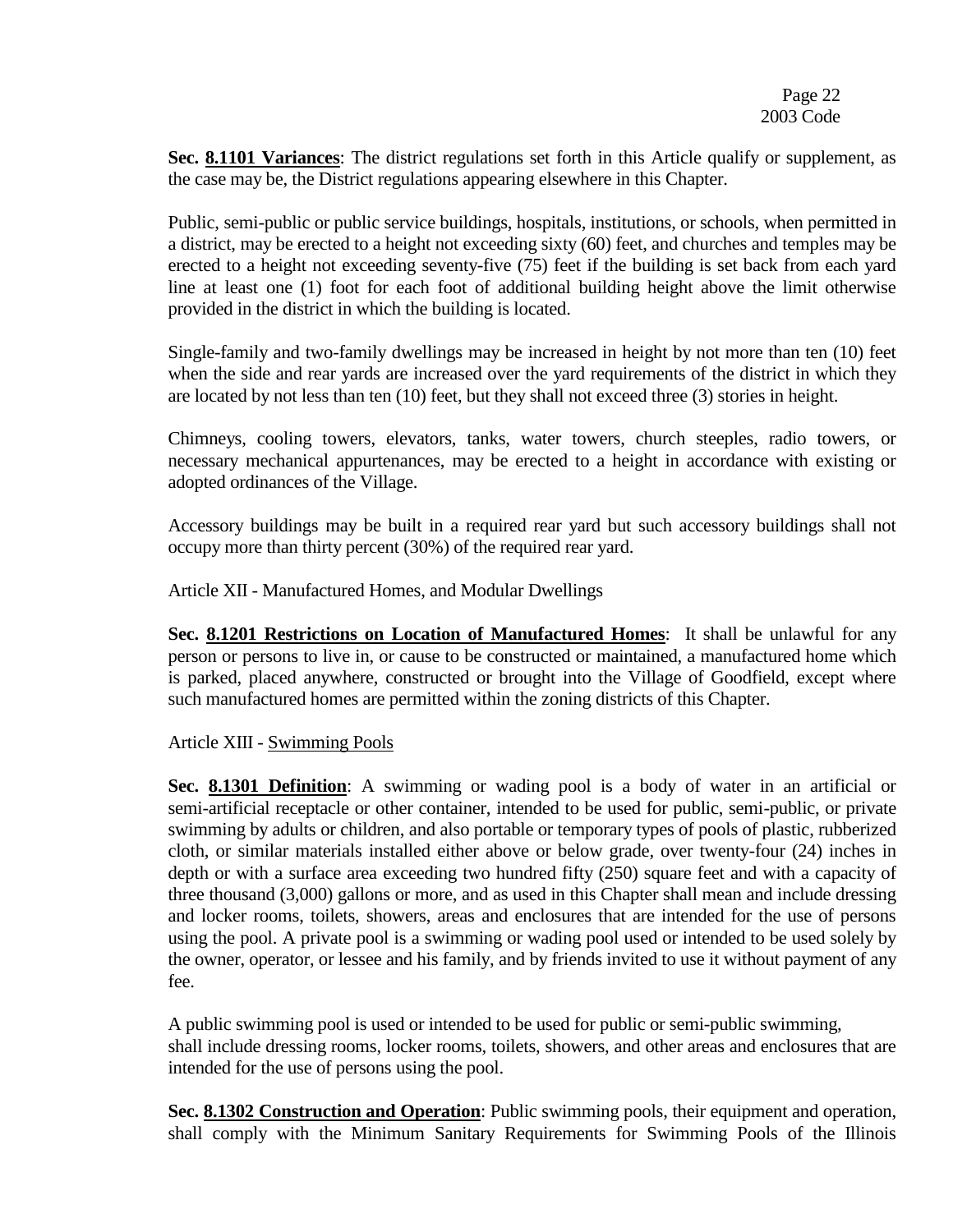Department of Public Health. Pools and equipment shall not extend into the required front and side yards provided for in this Chapter and shall be subject to the provisions provided. No family pool shall be located, designed, operated, or maintained as to interfere with the owners of property adjoining the family pool or located in the neighborhood. No person or organization shall proceed to construct a swimming pool or make alterations to an existing pool without first having obtained a permit, issued and signed by the Building Inspector upon approval of the application. No permit is required for erection of a portable pool if the capacity of such pool is three thousand (3,000) gallons or less. A permit shall be valid for the life of the swimming pool. Application for a permit shall contain such information and drawings as required by the Building Inspector. No swimming pool or alterations shall be built without the written approval of the County Health Department, if applicable, and a copy of approval shall accompany the application for a Building Permit. The water supply, drainage, recirculation system, and water disinfection system of private pools shall conform to the standards, of the County Health Department. No private or public pool shall be erected or altered so as to place any portion nearer to a street lot line than the building line setback provided by this Chapter. On a corner lot, no swimming pool shall be erected or altered so as to bring any portion of the fence of the pool as is required in this Chapter nearer to the front street lot line than provided by this Chapter. No swimming pool shall be erected or altered on any lot so as to permit its location in any side yard or rear yard nearer than ten (10) feet from any dwelling located on an adjoining lot and not less than three (3) feet from any side or rear lot line. A fence or wall shall be installed and maintained to completely surround a pool, except in the case of a portable above ground installation; however, if the premises are enclosed by a fence or wall, then this fence or wall shall not be required. The fence or wall shall be an effective barrier to small children and be at least forty-eight (48) inches high. Gates shall be equipped with self-closing and self-latching devices and shall be provided with a key-operated device. A pool shall be kept locked except when in use. All portable, above ground pools shall provide an area thirty-two (32) square feet in size of impervious material that shall be constructed around the point where swimmers climb into the pool. Lights used to illuminate any family pool shall be so arranged and shaded as to reflect light away from adjoining premises. It shall be unlawful for any person to make, continue, or cause to be made or continued at any family pool any loud, unnecessary, or unusual noise or any noise which annoys, disturbs, or is dangerous to the comfort, health, peace, or safety of others. In the operation of a family pool, the use or permitting the use or operation of any radio, receiving set, musical instrument, phonograph, or other machine or device for the producing or reproducing of sound in such manner as to disturb the peace, quiet, and comfort of the neighboring inhabitants or at any time with louder volume than is necessary for convenient hearing of the persons who are in the family pool premises shall be unlawful. Every person using an outdoor family pool shall wear a bathing suit or other suitable garment to protect his person from indecent exposure.

## **Sec. 8.1303 Pool Fill Adjustments**(Ord. 15-08, 8-20-15)

At least 48 hours prior to filling a swimming pool, an owner shall, in writing, notify the Public Works Administrator of the intended date of filling the pool. Upon such notice, a temporary meter will be attached to an outside faucet for a maximum of five days for the purpose of filling the swimming pool. The Village shall receive a service charge of twenty-five dollars (\$25.00) for providing and installing the temporary meter. After the pool has been filled and the conditions above have been complied with, the Village will adjust the sewer portion of the owners water bill. A sewer adjustment for filling of a swimming pool may only be made once every twelve (12) months and for one (1) refilling within the twelve-month period. Failure to obtain a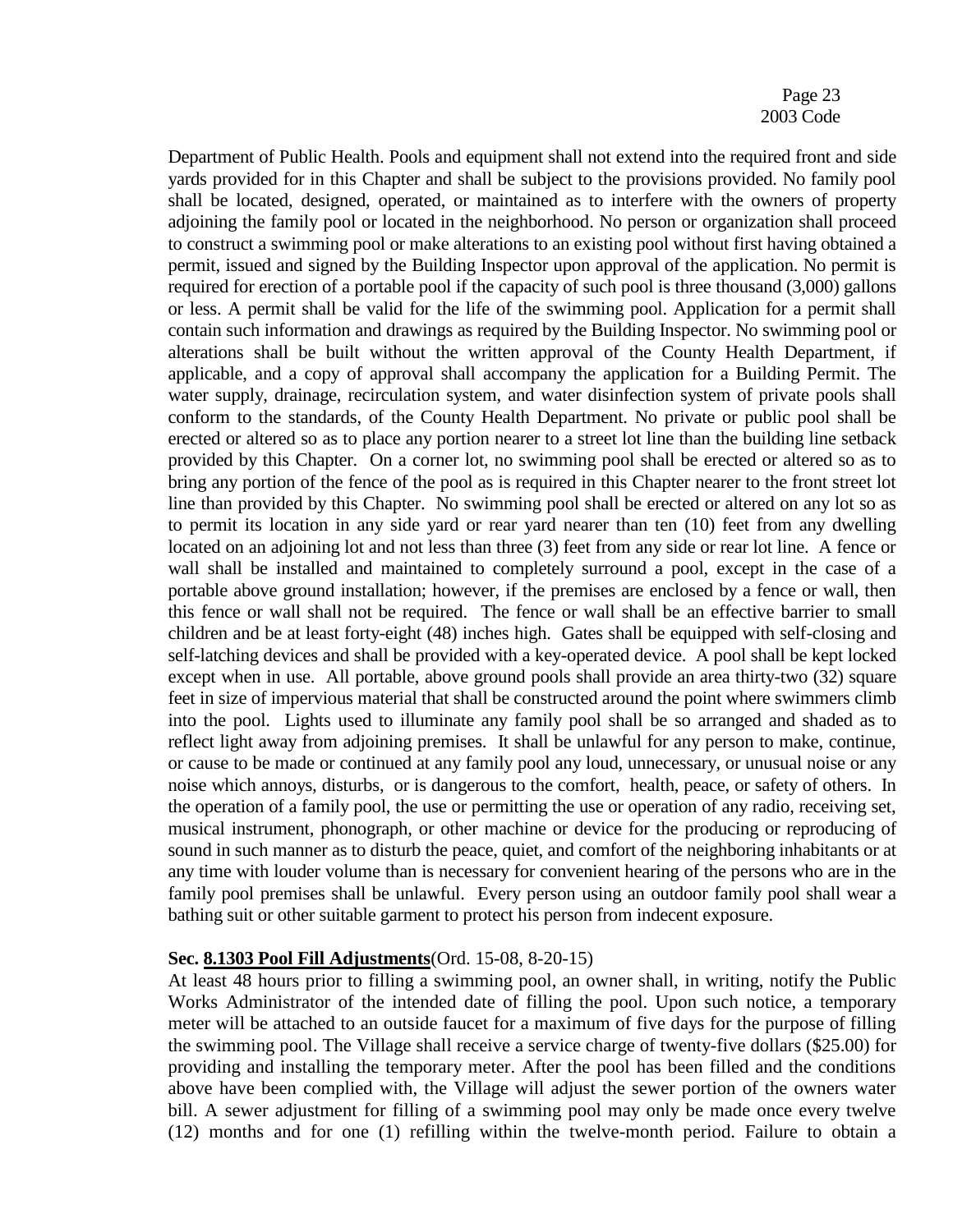temporary meter from the Village prior to filling swimming pool will waive any sewer bill adjustment.

Article XIV - Satellite Dish Antennas

**Sec. 8.1401 Definition**: A satellite antenna dish is a device used for the reception of communications or other signals.

**Sec. 8.1402 Conditions of Use**: Use of a satellite antenna dish shall be permitted in all districts, subject to the following conditions:

1. Dishes mounted on the rooftop or chimney of a structure shall not be greater than two feet (2') in diameter.

2. The dish shall not contain any lettering other than that identifying the manufacturer.

3. Ground-mounted dishes are subject to a ten-foot (10') setback on the rear yard property line and a ten-foot (10') setback on the side yard lot line. If an easement requires a greater setback than the foregoing, then the easement setback shall apply.

4. The cable running to the satellite antenna dish must be buried.

5. The electrical power cable, if any, leading to the antenna dish must be equipped with a ground fault interrupter.

## Article XV - Off-Premise Signs

**Sec. 8.1501 Definition**: An off-premise sign is a sign advertising an establishment, merchandise, goods, service or entertainment, which is not sold, produced, manufactured or furnished at the property on which said sign is located, including billboards and general outdoor advertising.

**Sec. 8.1502 Location**: Off-premise signs shall only be permitted in the business, recreational, industrial, or agricultural zoning districts.

**Sec. 8.1503 Permit Required:** No off-premise sign shall be erected in the Village without permit. The off-premise sign permit shall be granted only after approval by the Commission.

**Sec. 8.1504 Application for Permit**: Application for permit for the erection, alteration or relocation of an off-premise sign shall be made to the Building Inspector upon a form provided by the clerk, and shall include the following information:

- 1. Name and address of the owner of the sign.
- 2. Name and address of the owner or the person in possession of the premises.
- 3. Address of the proposed site.
- 4. A site plan showing the proposed location of the sign along with the locations and square footage area of all existing signs on the same premise.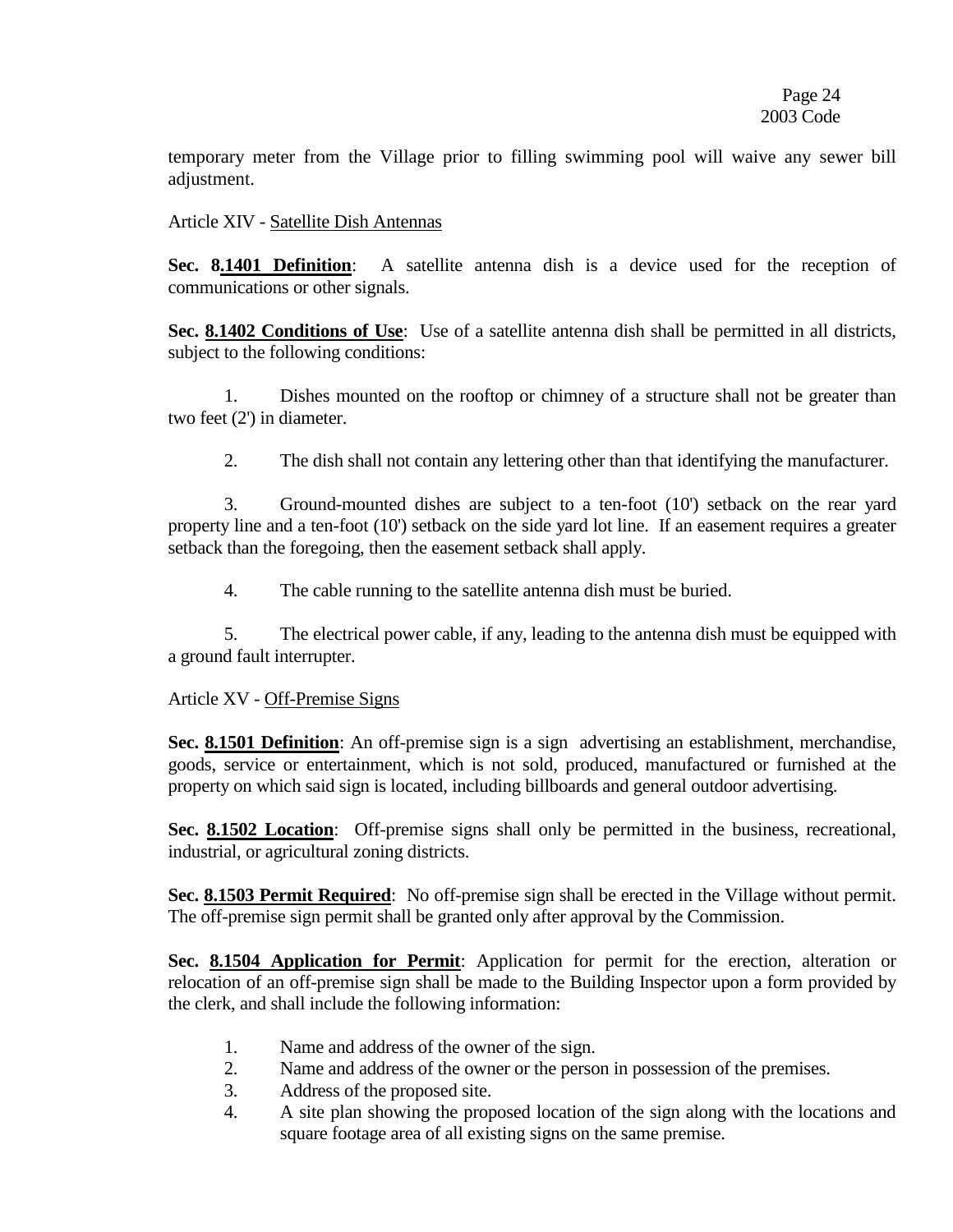- 5. Specifications and scale drawings showing the materials, design, dimensions, structural supports, and electrical components of the proposed sign.
- 6. Verification and/or certification that applicant represents the owner of lot or person in possession of the premises.

**Sec. 8.1505 Permit Fee**: All applications for permits filed with the Building Inspector shall be accompanied by the payment of a permit fee of Fifty Dollars (\$50.00). The clerk shall forward the application to the Commission, which shall hold a public hearing at a scheduled meeting, provided a request for a hearing is made no less than fourteen (14) days before the scheduled meeting.

**Sec. 8.1506 Standards for Off-Premise Signs**: In addition to the applicable construction standards as required by the Village Code, (International Building Code and National Electrical Code), off-premise signs shall meet the following conditions:

- 1. All off-premise signs shall be free standing.
- 2. All free standing sign structures erected or poles shall be self-supporting sign structures erected on or permanently attached to concrete foundations.
- 3. No portion of any off-premise sign shall be closer than ten (10) feet to any property line.
- 4. No off-premise sign shall be constructed which shall exceed a height of forty-five (45) feet and shall not exceed three hundred (300) square feet per face and shall not be located closer than two hundred (200) feet to another off-premise sign.

**Sec. 8.1507 Inspection**: An off-premise sign shall be inspected prior to the erection of the sign by the Building Inspector. Any person installing, altering or relocating an off-premise sign for which a permit has been issued shall notify the Commission upon completion of the work.

**Sec. 8.1508 Bond and Certificate of Insurance**: No permit for an off-premise sign being installed by a sign company shall be issued to any person for the purpose of erecting an authorized sign unless the company has on file with the Village a bond in the amount of Ten Thousand Dollars (\$10,000.00). The bond is conditioned upon the proper installation of the sign and payment of all fees and/or penalties as implemented by this Article. A company that is engaged in the business of signs shall provide the Village a certificate of insurance for liability in the amount of One Million Dollars (\$1,000,000.00).

**Sec. 8.1509 Interpretation**: Whenever the requirements of this Article fail to apply to a unique situation or a situation arises which is not covered by this Article, the Commission shall have the authority to interpret this Article as it sees fit, provided no sign shall be permitted which does not meet the intent and purpose of this Article.

**Sec. 8.1510 Penalties**: Violation or failure to comply with any of the provisions of this Article is declared to be a misdemeanor. Any person violating any provisions of this Section shall, upon conviction, be fined not less than Fifteen Dollars (\$15.00) nor more than Five Hundred Dollars (\$500.00) for each offense. Each day that a violation continues shall be deemed a separate offense.